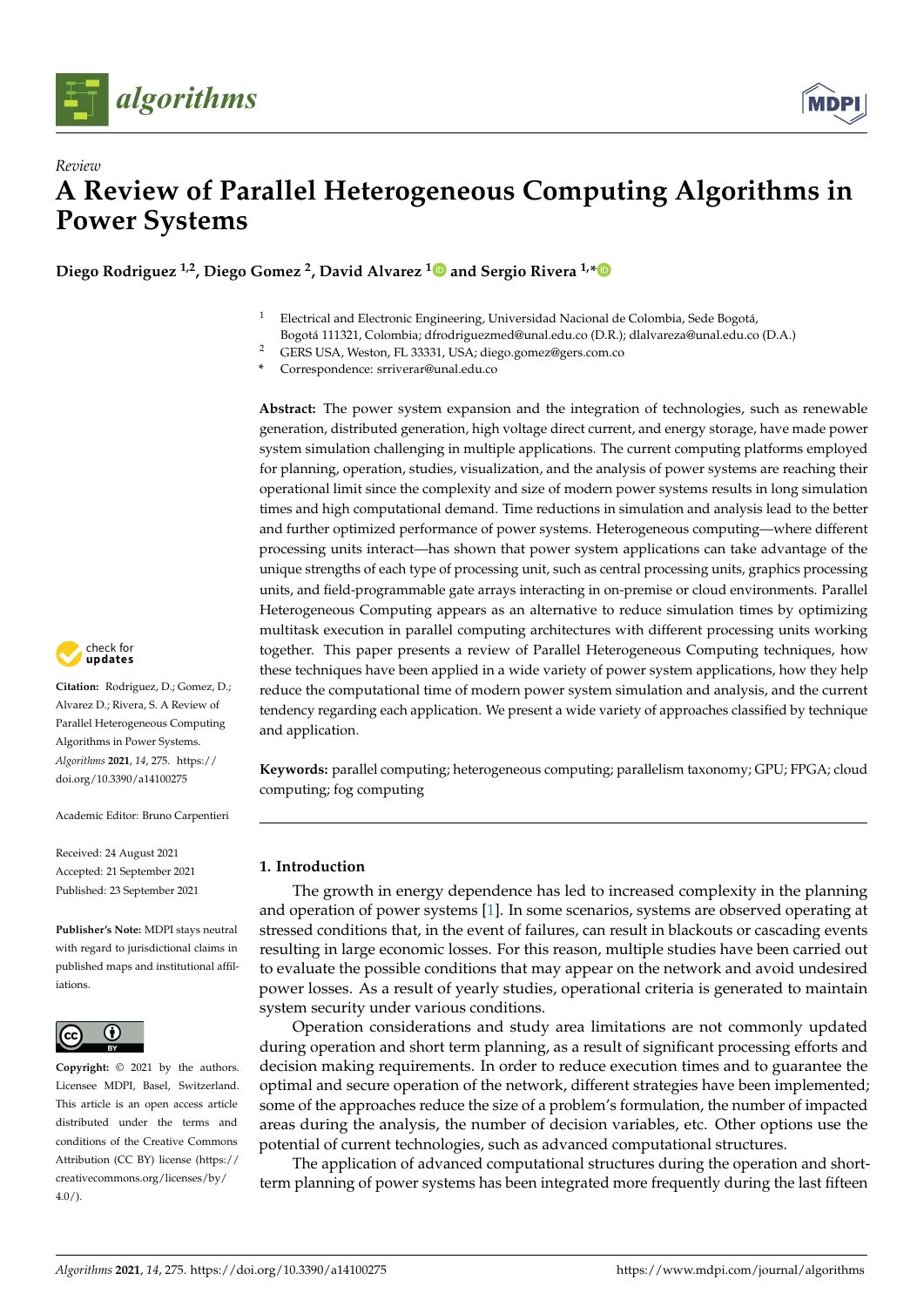years [\[2–](#page-11-1)[6\]](#page-11-2). In particular, the application of structures focused on the parallel computation of burdensome tasks and the interactions among different technologies to solve power system problems have emerged as a possible solution.

One of the solutions involved is the use of High Performance Computing (HPC). HPC is a concept that has been long intertwined with Parallel and Distributed Computing (PDC). Many authors now even consider them to be inseparable  $[4,5,7]$  $[4,5,7]$  $[4,5,7]$ . This is mostly because a large part of today's supercomputers use parallel, heterogeneous, and distributed architectures or systems [\[8\]](#page-11-6). However, HPC as a concept has generally referred to computers that highly outperform what is commercially available or what is considered normal performance [\[9\]](#page-11-7). Previous associations for the concept of HPC include Vector and Reduce Instruction Set Computer (RISC) processors, which, at one point, were considered high-end technology [\[9\]](#page-11-7); whereas, currently, some of these technologies may be taken for granted.

For the purpose of this review, the use of the terms Parallel Computing (PC) and Heterogeneous Computing (HC) will be preferred, as the term HPC is often considered too broad and often associated with many different definitions, as noted by [\[9\]](#page-11-7). The HPC definition is likely to change again in the future, hence, making the use of more explicit concepts referring to the type of technology used more appropriate. The necessity of precise language will increase if trends, such as Quantum Computing (QC), or completely new technologies continue to emerge and make their way into applied sciences and engineering applications.

The HC definition from [\[10\]](#page-11-8) will be adopted for this review, which refers to systems that clearly and explicitly include processors of different types, such as Central Processing Units (CPUs), Graphics Processing Unit (GPUs), and Field-programmable gate arrays (FPGAs), interacting in on-premise or cloud environments.

During the last three decades, multiple works have applied Parallel Heterogeneous Computing (PHC) architectures in a wide variety of power system applications. In the beginning, CPU clusters connected through Message Passing Interface (MPI) were the first alternative. Then, technologies, such as fog and cloud computing were used not only to reduce simulation time but also as a solution to handle all the measured data of smart grids. Finally, during the last decade, researchers found, in FPGA and GPU architectures, a useful and optimized mechanism to parallelize tasks. FPGA architecture allows application of the Multiple-Instruction, Multiple-Data (MIMD) technique where different instructions can be executed on multiple data points simultaneously.

On the other hand, GPU architecture provides the possibility to use the Single-Instruction, Multiple-Data (SIMD) technique for common tasks where the same operation is performed on multiple data points at the same time. Due to the optimized GPU architecture for SIMD operations and developed toolkits and frameworks to program GPU instructions in non-graphic programming languages, such as C, C++, and FORTRAN, researchers have discovered how to use GPU in different power system applications where common instructions are recurrent. The literature review revealed more than 200 works using PHC in power system applications over the last three decades.

The review mainly focuses on research works where PC and HC are implemented in the following areas to limit the scope of the survey: power flow analysis, transient stability, contingency analysis, smart grids, Optimal Power Flow (OPF), electromagnetic transient simulation, renewable energy integration, dynamic state estimation, power quality, dynamic models, electrical vehicles, probabilistic power flow, Security Constrained-Optimal Power Flow (SCOPF), Transient Stability-Constrained Optimal Power Flow (TSCOPF), power system visualization, short circuit analysis, power system planning, power system reliability, electricity market, small-signal analysis, security-constrained economic dispatch, and hydrothermal scheduling.

The review classifies the works into two groups: works where GPU is used and works that use CPU clusters, fog or cloud computing, or FPGA in power system studies and applications. This classification helps to organize the review since GPU applications represent more than half of all the articles. However, GPU applications are the most recent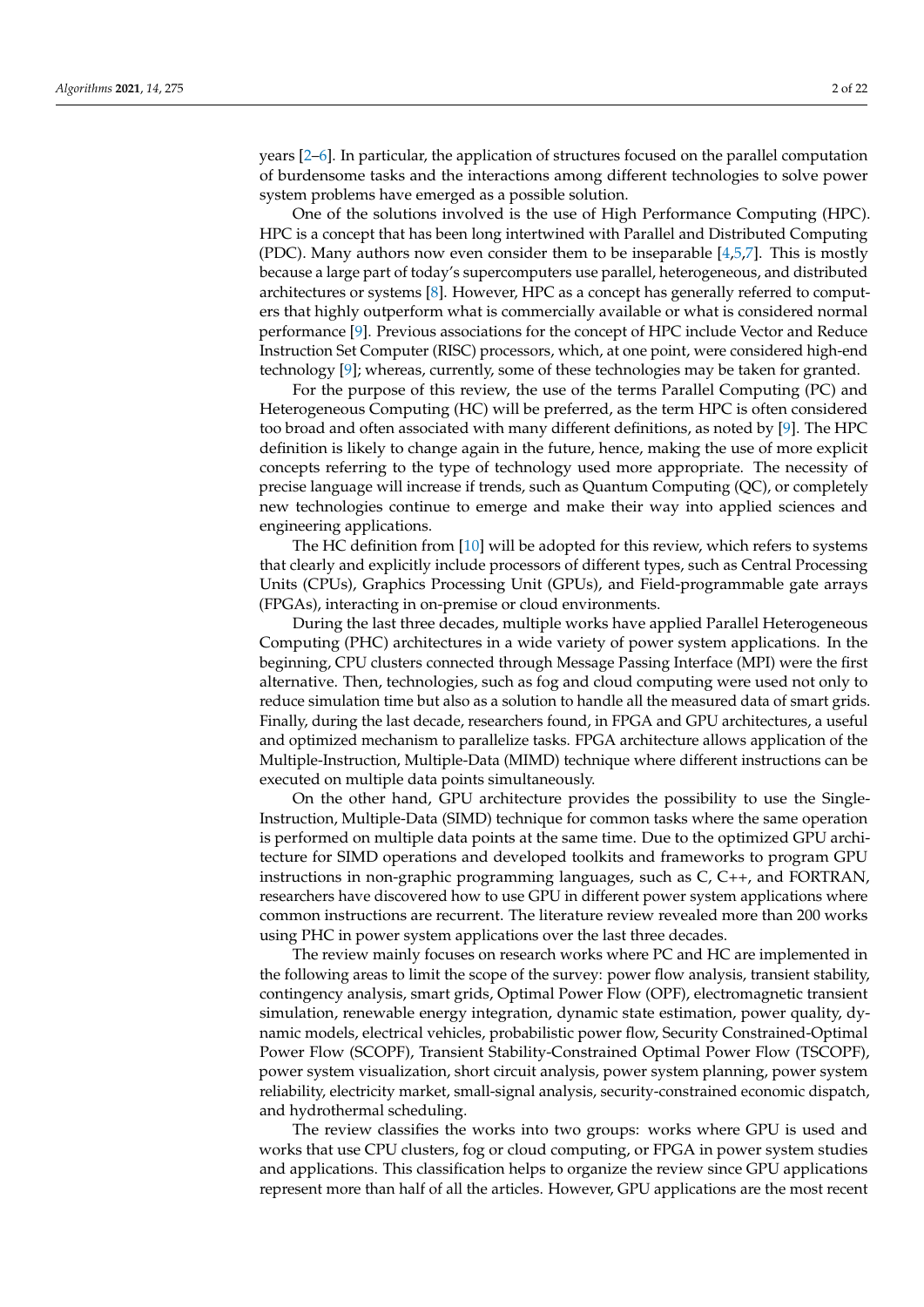works of PHC techniques in power systems since 80% of the articles published during the last five years correspond to GPU implementations.

This document is organized as follows. Section [2](#page-2-0) presents an overview of the PHC techniques applied to power system studies and analysis. Section [3](#page-3-0) organizes all works by technology and power system applications. Section [4](#page-10-0) presents the conclusions, and Section [5](#page-10-1) outlines the future work of PHC in power system applications.

# <span id="page-2-0"></span>**2. Parallel Heterogeneous Computing**

As defined in the previous section, PHC refers to systems that include processors of different types, such as CPUs, GPUs, and FPGAs interacting in on-premise or cloud environments, where the system architecture allowed processors to execute multitasks in parallel. The authors in ref. [\[8\]](#page-11-6) categorized parallel computing based on how instructions and data are handled. Single-Instruction, Single-Data (SISD), SIMD, and MIMD represent the classification of parallel computing. SISD refers to serial computing where a single instruction is executed on a single data stream at a time.

SIMD refers to the processing of a single instruction concurrently on multiple data elements. Finally, MIMD defines a computing strategy where multiple processing units exist with their own instructions and data. This parallel computing technique typically employees MPI to communicate the processing units. MIMD is also known as multicomputers. This section presents different processing units used in PHC implementations in on-premise and cloud environments in power system applications.

# *2.1. Central Processing Unit*

Multiple CPUs configured in workstations stand as the conventional PHC technique since they combine different processing units that perform tasks simultaneously. This technique requires a communication network to connect all nodes of the system. This technology is a clear example of the MIMD parallel technique. However, MIMD can be seen as SISD implementation in independent workstations connected by a communication network. As defined in ref. [\[8\]](#page-11-6), the CPU is the fastest component of a computer that consists of a group of registers that contain the instructions to be executed. Those instructions are sent to the hardware to perform tasks, such as fetching, storing, or operating data. Registers are usually different for instructions, addresses, and operands. CPUs can contain components to accelerate the processing of floating-point numbers.

#### *2.2. Fog and Cloud Computing*

PHC techniques can run on-premise or in cloud environments. Most the CPU workstations run in on-premise environments where researchers grant not only the group of computers but also the communication network the ability to exchange instructions and data between the system nodes. Regarding cloud environments, fog and cloud computing have been used as distributed and centralized infrastructures that host and connect the processing units of PHC implementations. Running on cloud environments, nodes with CPU and GPU are configured to execute a wide variety of tasks. Multiple nodes represent the MIMD parallel computing technique.

Cloud computing refers to the on-demand provisioning of system services, such as multiple software, servers, data storage with the corresponding databases, and communication networks accessed remotely through the internet. Fog computing complements cloud computing giving the possibility of cloud applications to use on-premise resources to perform part of the application computation, storage, and communication. In other words, fog computing refers to an additional layer of cloud computing where on-premise resources are used. Within the services provided by this environment, cloud computing can integrate a wide variety of HC technologies and define schedulers to execute tasks in parallel.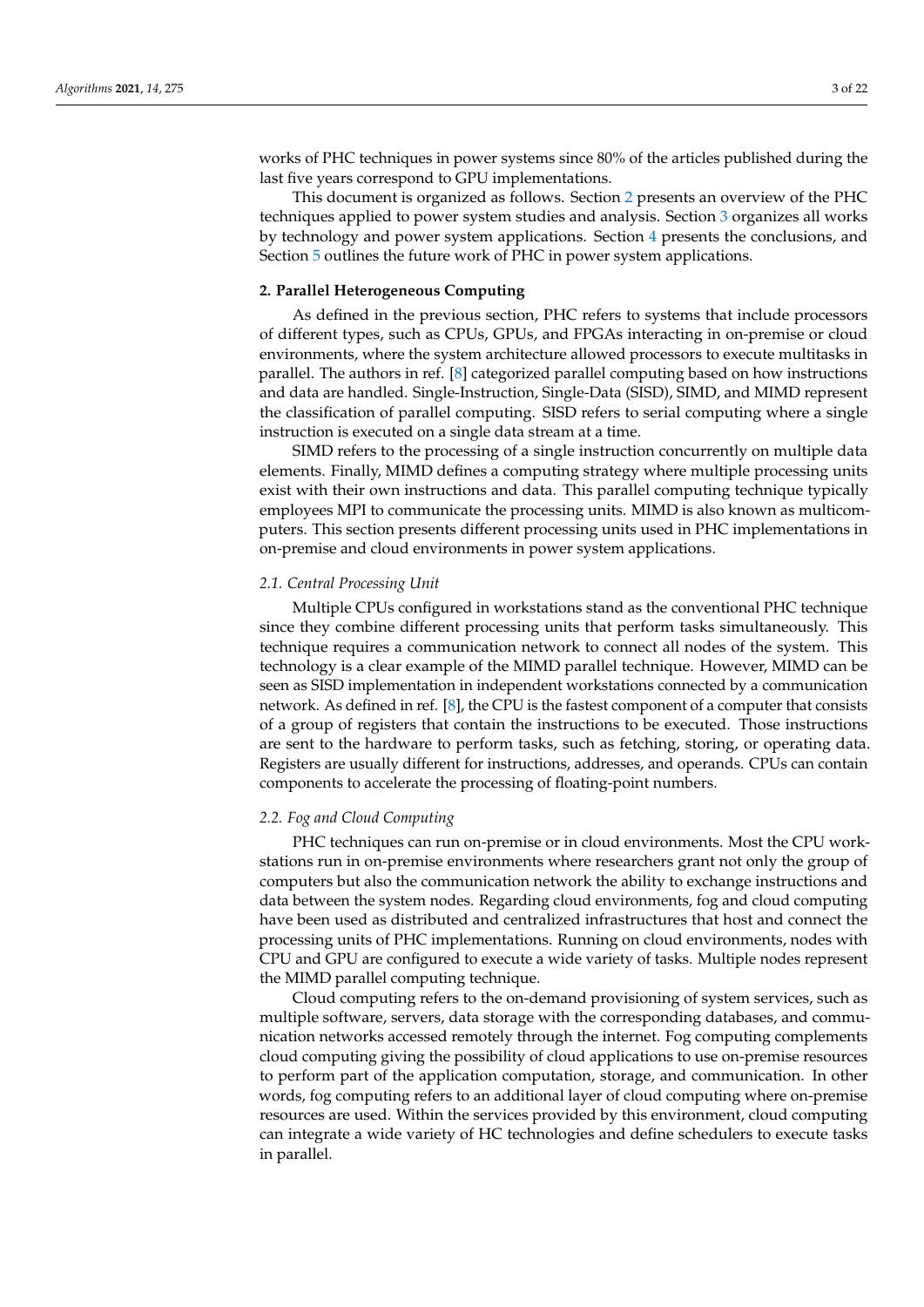## *2.3. Field-Programmable Gate Array*

PHC systems can combine not only CPUs and GPUs but also integrated circuits, such as FPGAs. PHCs can take advantage of the high-performance programmable logic of Application-Specific Integrated Circuit (ASIC) designs. FPGAs are devices based on a matrix of logic blocks connected through programmable interconnections. After manufacturing, FPGAs are systems that can be reprogrammed to fit any application. This flexibility helps to parallelize the tasks of power system applications in HC systems with the MIMD approach. These devices can be integrated into on-premise or cloud environments as one of the provided services.

# *2.4. Graphics Processing Unit*

The first decades in microprocessor advancements were focused mainly on serial workloads [\[11](#page-11-9)[,12\]](#page-11-10); whereas more recently, CPUs have evolved to provide hardware that seizes parallelism through pipelining and even multi-core architectures. However, as pointed out by ref. [\[11\]](#page-11-9), most of the circuitry on a CPU is devoted not to arithmetic, logic, and direct parallelism execution but to control complexity, such as caches, instruction decoders, and branch predictors, among others.

Instead, better results can be achieved with another paradigm, namely that of a GPU, which was developed using the general concept of vector processors. These vector processors allow the hardware to operate using registers that contain separate values [\[12\]](#page-11-10). Due in part to gaming and other consumer application demand over the last two decades, manufacturers, such as NVIDIA and AMD, now provide affordable GPU computing products on the market [\[11\]](#page-11-9). Some providing tools, such as CUDA, make scientific computing programming with GPUs an increasingly easier task.

GPUs are powerful co-processors designed to exploit data parallelism based on the SIMD approach. Modern GPU architectures embed hundreds to thousands of computing cores along with dedicated units. Several of the components are part of its own memory hierarchy, such as memory banks and caches. These elements are organized into so-called Streaming Multiprocessors (SM), where there is a warp/dispatch scheduler (more generally a thread scheduler), which distributes threads to be executed at different Scalar Processors (SPs), which can be either Integer SPs or Floating Point SPs to manage integer and float operations, respectively.

In a HC GPU structure, it is the *host* CPU system that is able to launch tasks in a *device* GPU system. This commonly involves data exchange (copy and paste operations) to and from the device's global memory (normally RAM comprised by the graphics card). There is also a thread-block scheduler that distributes blocks of threads to different SMs for their execution.

## <span id="page-3-0"></span>**3. PHC in Power Systems**

Table [1](#page-4-0) presents the review summary, specifying the classification and distribution of all the articles based on the power system application and the PHC technology. The summary also organizes the applications based on the number of references, leading to the present power flow analysis as the application where researchers have parallelized most of the power flow algorithm using heterogeneous computing. Figure [1](#page-4-1) shows how PHC technologies have been used during the last three decades. In the beginning, CPU clusters, FPGAs, and fog and cloud computing were the most popular PHC alternatives. During the last ten years, vector processors, such as GPU, have had significant growth in power system applications since GPU represents 80% of all the articles included in the review and published during the last five years.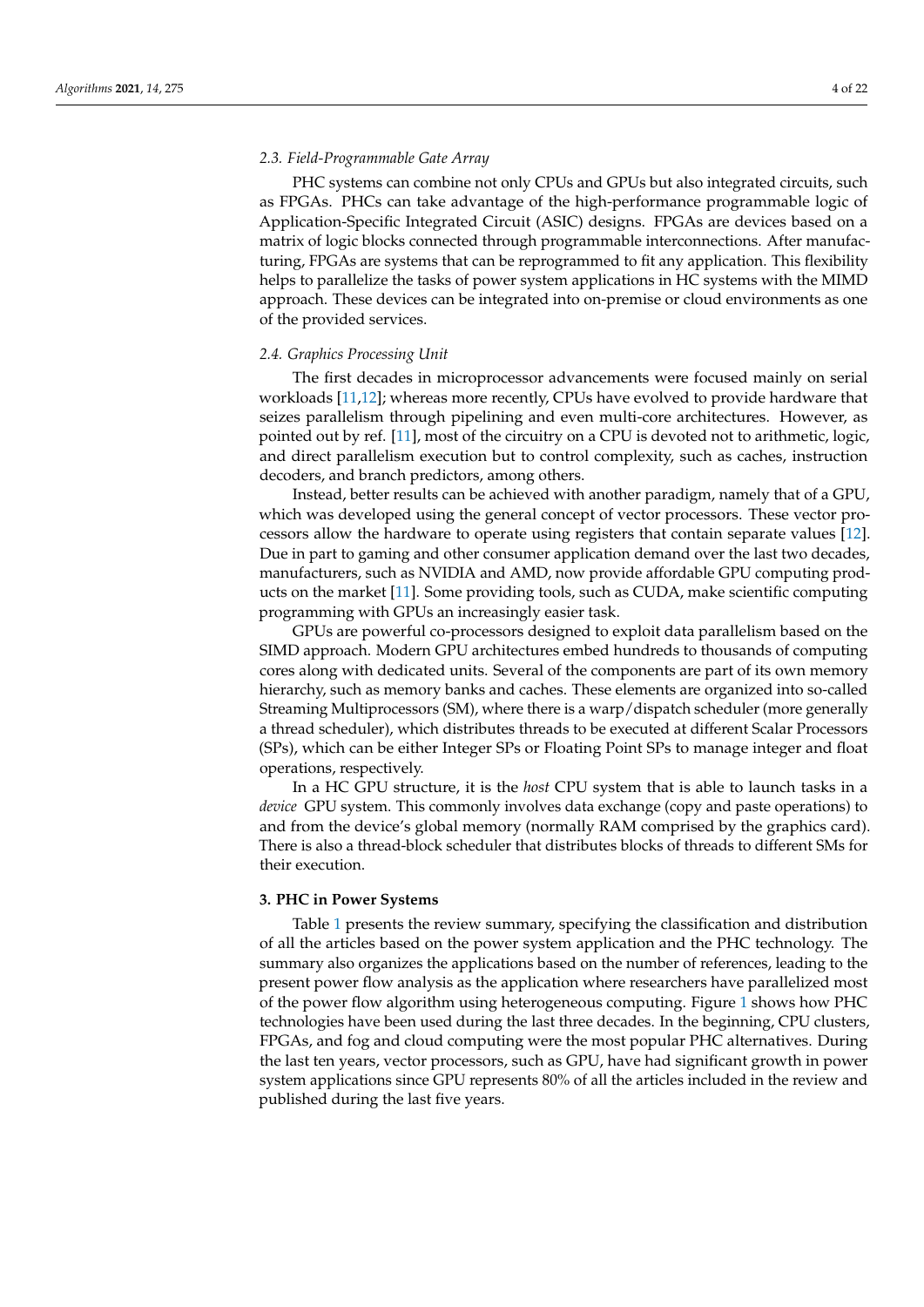<span id="page-4-0"></span>

| Application                                        | <b>GPU</b>       | <b>CPU Clusters, Fog and Cloud</b><br>Computing, and FPGA | <b>Total</b>   |
|----------------------------------------------------|------------------|-----------------------------------------------------------|----------------|
| Power Flow Analysis                                | $[6, 13 - 46]$   | $[47 - 60]$                                               | 49             |
| <b>Transient Stability</b>                         | $[18,61-74]$     | $[75 - 98]$                                               | 39             |
| <b>Contingency Analysis</b>                        | $[99 - 108]$     | $[94, 109 - 123]$                                         | 26             |
| Smart Grids                                        | $[124 - 134]$    | $[135 - 146]$                                             | 23             |
| <b>Optimal Power Flow</b>                          | $[1, 147 - 155]$ | $[156 - 163]$                                             | 18             |
| Electromagnetic Transient Simulation               | $[164 - 177]$    | [91, 92]                                                  | 16             |
| Renewable Energy Integration                       | $[1, 178 - 190]$ |                                                           | 14             |
| Dynamic State Estimation                           | $[191 - 199]$    | [94,200,201]                                              | 12             |
| Power Quality                                      | $[202 - 209]$    |                                                           | 8              |
| Dynamic Models                                     | $[210 - 215]$    | [2, 216]                                                  | 8              |
| <b>Electrical Vehicles</b>                         | $[217 - 220]$    |                                                           |                |
| Probabilistic Power Flow                           | $[221 - 223]$    | $[224]$                                                   |                |
| Security Constrained Optimal Power Flow            |                  | $[225 - 228]$                                             |                |
| Transient Stability-Constrained Optimal Power Flow | $[229]$          | [230, 231]                                                | 3              |
| Power System Visualization                         | [232, 233]       |                                                           | 2              |
| Short Circuit Analysis                             | $[234]$          | $[235]$                                                   | $\overline{c}$ |
| Power System Planning                              |                  | [236, 237]                                                | $\overline{c}$ |
| Power System Reliability                           |                  | [238, 239]                                                | 2              |
| <b>Electricity Market</b>                          | $[240]$          |                                                           |                |
| Small Signal Analysis                              | $[241]$          |                                                           |                |
| Security Constrained Economic Dispatch             |                  | $[242]$                                                   |                |
| Hydrothermal Scheduling                            |                  | $[243]$                                                   |                |
| Total                                              | 145              | 95                                                        | 240            |

**Table 1.** PHC applications in power system studies and analysis.

#### <span id="page-4-1"></span>PHC works by technology and year

Number of references



**Figure 1.** PHC implementations organized by technology and year.

#### *3.1. GPU*

Figure [2](#page-5-0) shows how GPU has been used in power system studies and applications. This technology uses the SIMD technique, and applications take advantage of this quality to vectorize parts of algorithms and studies.

#### 3.1.1. Power Flow Analysis

As shown in Figure [2,](#page-5-0) power flow analysis is the application where GPU has been the most used ref. [\[6](#page-11-2)[,13–](#page-11-11)[46\]](#page-13-0). Researchers have attempted to reduce the power flow convergence time by testing multiple numerical algorithms for the solution of linear equation systems, parallelizing the algorithm steps in the GPU. Depending on the iterative algorithm used to find the power flow solution, tasks, such as building the admittance and Jacobian matrices of large-scale power systems, have been parallelized taking advantage of the GPU architecture. In ref. [\[18\]](#page-12-0), a multigrid-preconditioned conjugate gradient method was implemented in a GPU where the Direct Current (DC) analysis of power systems was accelerated, thus, improving the convergence rate of the conjugate gradient algorithm with the multigrid preconditioning method.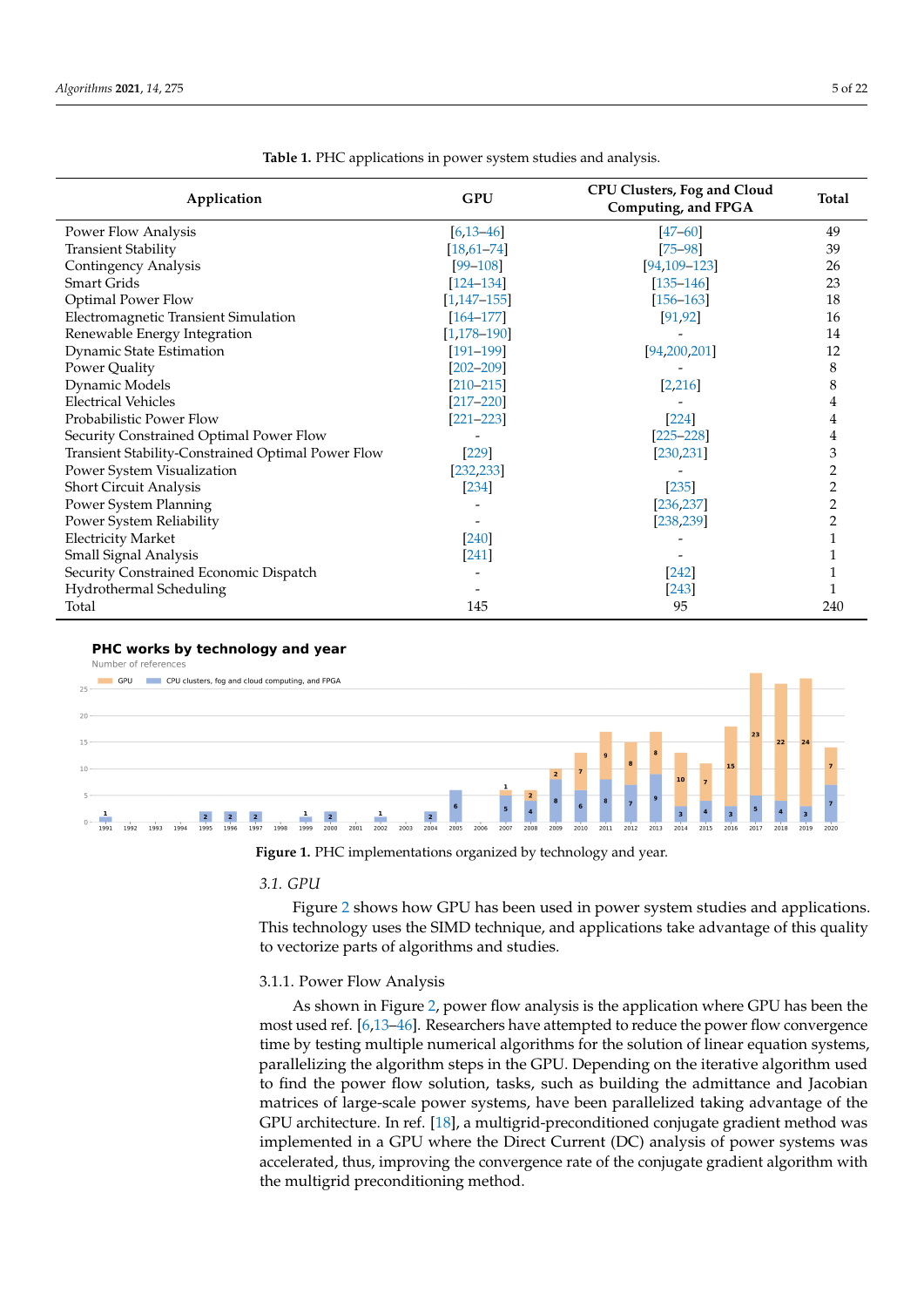#### <span id="page-5-0"></span>PHC applications in power systems



**Figure 2.** PHC applications in power systems.

In ref. [\[28\]](#page-12-1), the convergence rate of the conjugate gradient method was improved with a polynomial Chebyshev preconditioner integrated into a GPU-based conjugate gradient solver. In ref. [\[35\]](#page-12-2), a fast decouple power flow algorithm integrated with the Inexact Newton method was solved with a GPU-based preconditioned conjugate gradient solver with a two-step preconditioner based on a diagonal Jacobi preconditioner and a polynomial Chebyshev preconditioner. In ref. [\[37\]](#page-12-3), the Newton–Raphson and Gauss–Seidel power flow solvers were accelerated using a GPU where efficient data-oriented parallel primitives, such as map function, reduction, and scan, were used in different steps of both algorithms.

#### 3.1.2. Transient Stability

Transient stability appears as the application where GPU is second-most used refs. [\[18](#page-12-0)[,61](#page-13-3)[–74\]](#page-14-0). In refs. [\[62,](#page-13-4)[64\]](#page-13-5), the nonlinear Differential-Algebraic Equations (DAEs) that represent the dynamic behavior of power systems were discretized and vectorized. Then, the slow coherency method was used to divide the system to solve the transient stability simulation in multiple processors at the same time. These modifications allow applying the SIMD computation to solve the power system DAES in parallel in a hybrid multi CPU-GPU with a parallel sparse matrix solver.

# 3.1.3. Electromagnetic Transient Simulation

Following transient stability, electromagnetic transient simulation is the third application where GPUs have been widely used refs. [\[164](#page-17-5)[–177\]](#page-18-0). In ref. [\[168\]](#page-18-2), linear passive elements, transmission lines, and electrical machines are represented by discrete-time models (lumped models, Universal Line Models (ULM), and Unified Machine Models (UMM)). These models are vectorized and linearized to be solved in parallel with a GPU.

In ref. [\[171\]](#page-18-3), the electromagnetic simulation includes large-scale control systems dividing the algorithm into two parts: heterogeneous computing that computes control signals and a Norton equivalent circuit for non-linear electrical components and homogeneous computing for the electrical components represented by linear and time-discrete Norton equivalent circuits. The currents are computed in a GPU based on a a Layered Directed Acyclic Graph (LDAG) that sequentially links parallel-primitives and fused multiply-add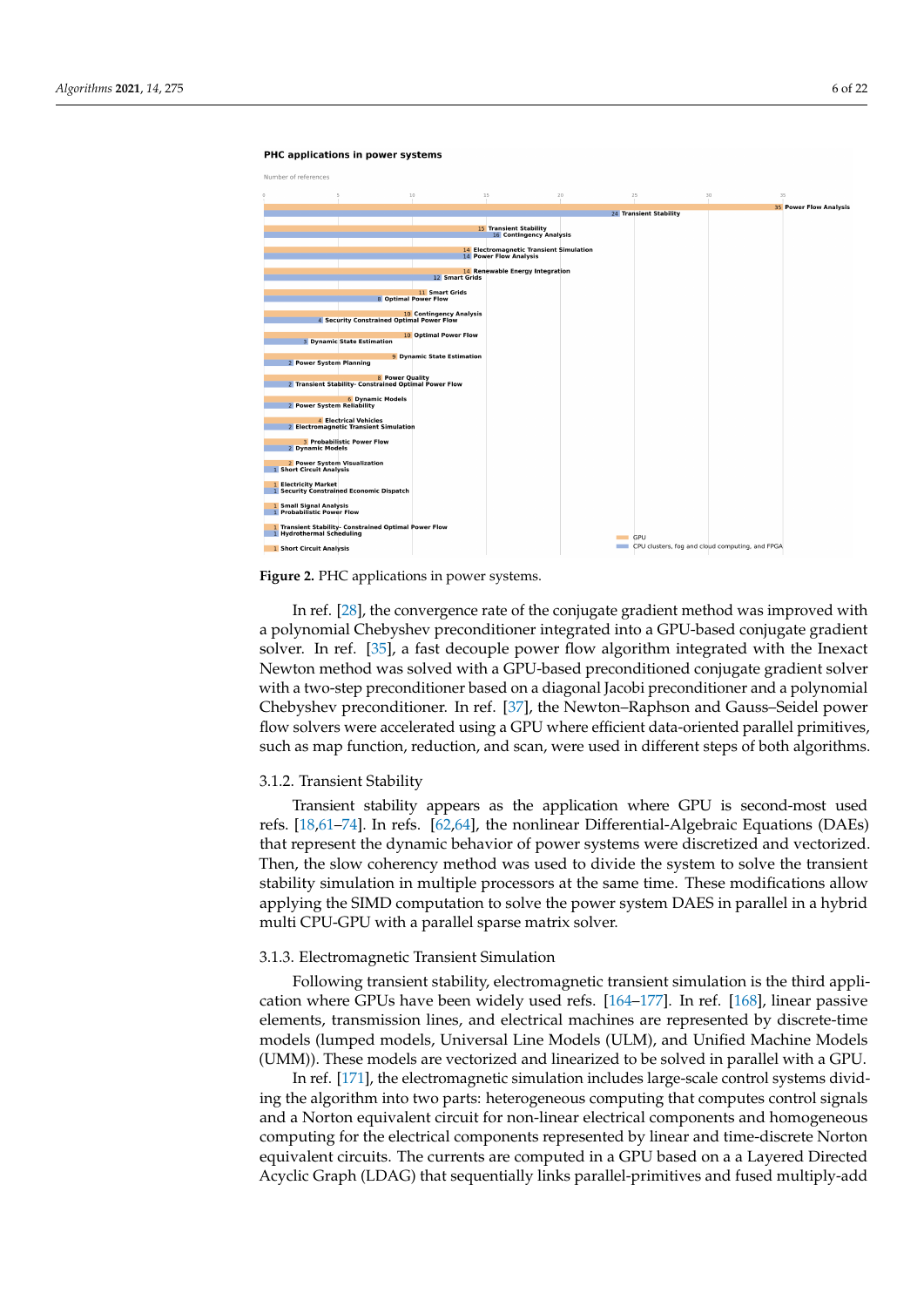that performs an add operation for the linear models. Finally, node voltages are calculated with the impedance matrix of the system.

# 3.1.4. Renewable Energy Integration

Renewable energy integration is the next application where GPU architecture is widely used refs. [\[1,](#page-11-0)[178](#page-18-1)[–190\]](#page-19-0). GPU has been used for solar potential estimation using light detection and ranging data [\[179\]](#page-18-4) and for solving the OPF problem, including uncertainties from renewable generators [\[1\]](#page-11-0).

# 3.1.5. Smart Grids

Smart grids appear as the next application where GPUs are the most used refs. [\[124](#page-16-1)[–134\]](#page-16-2). The authors in ref. [\[125\]](#page-16-4) presented a survey with the applications and trends of HPC for electric power systems where GPU emerged as one of the technologies for real-time and off-line smart grid simulation and visualization. An adaptive dispatch for smart grids was presented in ref. [\[131\]](#page-16-5) where a wavelet recurrent neural network was implemented in a cloud-distributed GPU architecture to predict the optimal dispatch.

### 3.1.6. Contingency Analysis

Following smart grids, contingency analysis is the next application where GPU is used to reduce the simulation time of power flow analysis [\[99](#page-15-1)[–108\]](#page-15-2). Depending on the simulation time reduction achieved, hybrid CPU-GPU solutions can evaluate a high number of contingencies and scenarios to find an optimal performance of power systems. The authors in ref. [\[102\]](#page-15-7) presented a strategy to accelerate DC contingency screening where the following tasks are parallelized in a GPU: calculation of the node voltages and detection of overloaded elements after an outage of branches and generators.

# 3.1.7. Optimal Power Flow

As seen for contingency analysis, GPU is used for OPF to reduce the simulation time of power flow analysis [\[1](#page-11-0)[,147](#page-17-1)[–155\]](#page-17-2). OPF has been implemented using hybrid CPU-GPU algorithms where common instructions are parallelized using the SIMD architecture of GPUs. Metaheuristic methods and the Newton–Raphson algorithm are two of the strategies most often parallelized for OPF application. The metaheuristic methods are used to find the power system's optimal operating point, considering the state and control variables and the optimization constraints (node voltages and generation limits).

All tasks performed in the GPU are constituted by common instructions that fit the SIMD technique. Data transfer tasks between the CPU and GPU generate a bottleneck since the communication channel's bandwidth between both processing units is low. One of the challenges of CPU-GPU algorithms is minimizing the number of data transfer tasks to avoid bottlenecking as much as possible for the communication channel.

The authors in ref. [\[150](#page-17-6)[,155\]](#page-17-2) implemented an OPF with a metaheuristic method and the Newton–Raphson algorithm using a CPU-GPU platform. Particle Swarm Optimization (PSO) is used to optimize the total generation cost, transmission losses, and pollutant emissions of large-scale power systems. The initialization of the particle position and velocity, calculation of the fitness of all particles, the particle's best position update, the swarm's best position update, and the movement of all particles for all PSO iterations are parallelized in a GPU.

## 3.1.8. Dynamic State Estimation, Power Quality, and Dynamic Models

After OPF applications, GPU usage in dynamic state estimations [\[191–](#page-19-1)[199\]](#page-19-2), power quality [\[202](#page-19-5)[–209\]](#page-19-6), and dynamic models [\[210–](#page-19-7)[215\]](#page-19-8) appear. Related to the dynamic state estimation of power systems, a lateral two-level dynamic state estimator based on the extended Kalman Filter method is implemented in a CPU-GPU platform [\[194\]](#page-19-9). The parameter identification, state prediction, and state filtering of the extended Kalman Filter are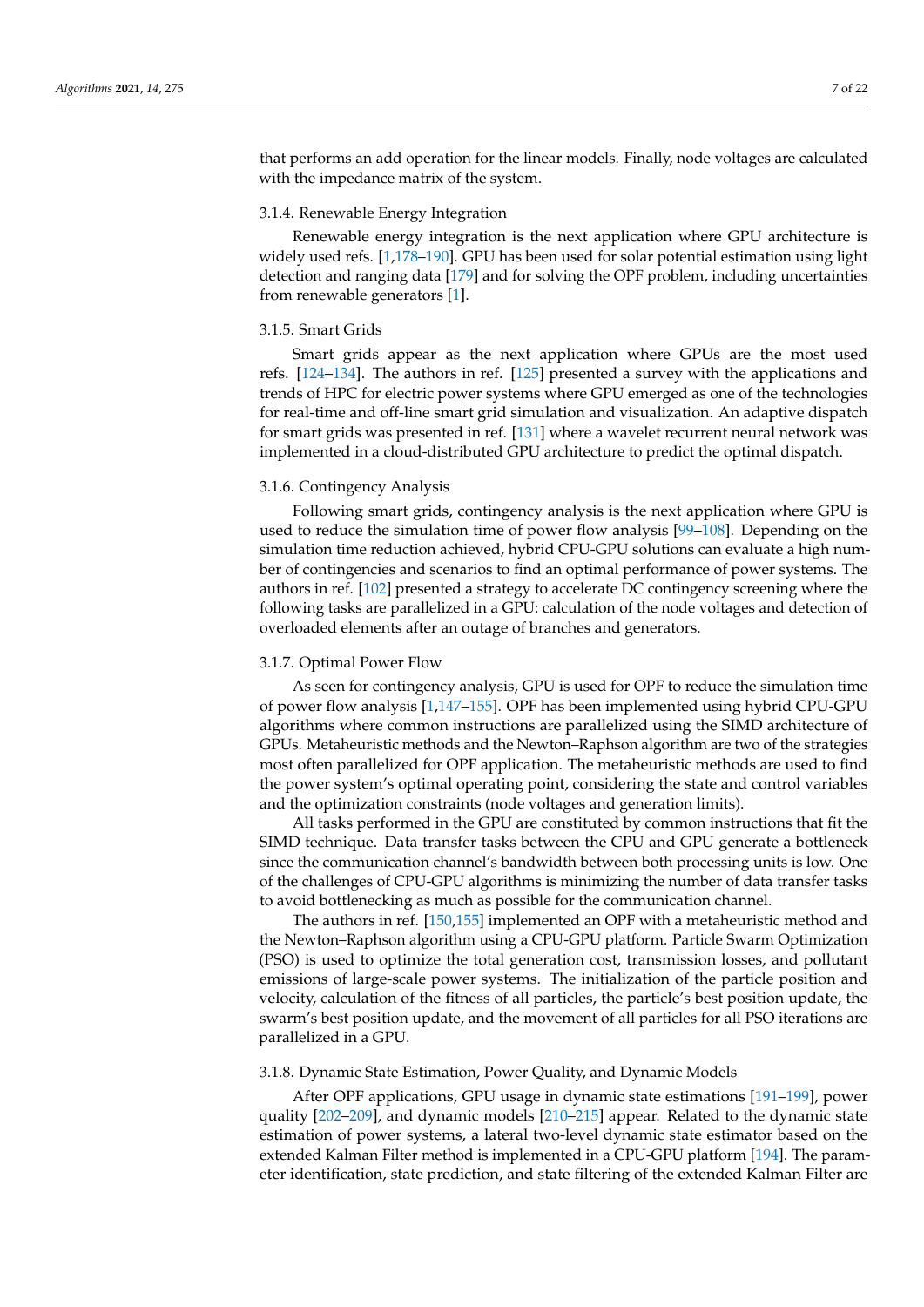parallelized in the GPU as well as the computation of the Jacobian matrix and the solution of the system of linear equations with the state variables to estimate.

Regarding power quality, [\[208\]](#page-19-10) presented an optimized method for recognizing power quality disturbances based on the modified S transform and parallel stacked sparse autoencoder. Finally, parameter identification of the dynamic models of electrical components is accelerated using GPU. The authors in ref. [\[211\]](#page-19-11) presented an accelerated parameter identification of permanent magnet synchronous machines using a PSO algorithm parallelized in a GPU.

# 3.1.9. Other Applications

The rest of the applications appear with less than five references with the use of GPU has been used (electrical vehicles [\[217](#page-20-1)[–220\]](#page-20-2), probabilistic power flow [\[221](#page-20-3)[–223\]](#page-20-4), power system visualization [\[232,](#page-20-11)[233\]](#page-20-12), electricity market [\[240\]](#page-20-19), small signal analysis [\[241\]](#page-20-20), transient stability-constrained optimal power flow [\[229\]](#page-20-8), and short circuit analysis [\[234\]](#page-20-13)).

GPU has helped with the following tasks: to optimize the large-scale design of electric vehicles [\[217\]](#page-20-1), to accelerate probabilistic power flow computation based on the Monte-Carlo simulation with simple random sampling [\[223\]](#page-20-4), to visualize real-time power system contouring based on a power grid digital elevation model [\[233\]](#page-20-12), to forecast power system demand improving the data training of an artificial neural network with a multi-layer perceptron architecture using the Levenberg–Marquardt learning method [\[240\]](#page-20-19), to approximate the solution of large differential-algebraic equations for small-signal stability with four methods (Chebyshev discretization, time integration operator discretization, linear multistep, and Padé approximants) [\[241\]](#page-20-20), and to speed up the short-circuit current calculation of large-scale power systems with a batch solution where the admittance matrix inverse, short-circuit current of the specified node, node voltages, and branch currents are calculated in parallel with the SIMD technique [\[234\]](#page-20-13).

Regarding TSCOPF, ref. [\[229\]](#page-20-8) presented the parallelization of an OPF evaluating steady-state and transient-state constraints where fuel costs were optimized. The transientstate constraints for each contingency were computed in the GPU. The rest of the algorithm ran in the CPU. For SCOPF application, no reference was found where a hybrid CPU-GPU algorithm had been implemented to reduce the execution time of either power flow simulations or the contingency evaluation.

# *3.2. CPU Clusters, Fog and Cloud Computing, and FPGA*

On the other hand, Figure [2](#page-5-0) shows how PHC technologies, such as CPU clusters, fog and cloud computing, and FPGA, have been used in power system studies and applications. These technologies do not use the SIMD technique since the corresponding architectures change widely from the GPU architecture.

#### 3.2.1. Transient Stability

In contrast to GPU applications, transient stability analysis is the application where the mentioned PHC technologies are most used ref. [\[75–](#page-14-1)[98\]](#page-15-0). In ref. [\[75\]](#page-14-1), the very dishonest Newton method and the successive over-relaxed Newton method were implemented in parallel to perform a transient stability analysis using the local memory of the Intel supercomputer iPSC/2 and the shared memory of an Alliant FX/8 computer system. The transient stability analysis was executed once the differential machine equations are discretized using the trapezoidal rule.

In ref. [\[82\]](#page-14-2), a parallel transient stability simulation was performed using the Interlaced Alternating Implicit (IAI) algorithm, a multilevel partition scheme to divide the power systems into subsystems and a hierarchical block bordered diagonal form algorithm to independently solve the DAES of each subsystem. Each subsystem was solved in a processor. The authors in ref. [\[96\]](#page-15-8) performed a dynamic simulation of large-scale power systems using the Schur complement domain decomposition method based on the shared memory parallel programming model. The decomposition method helps to divide power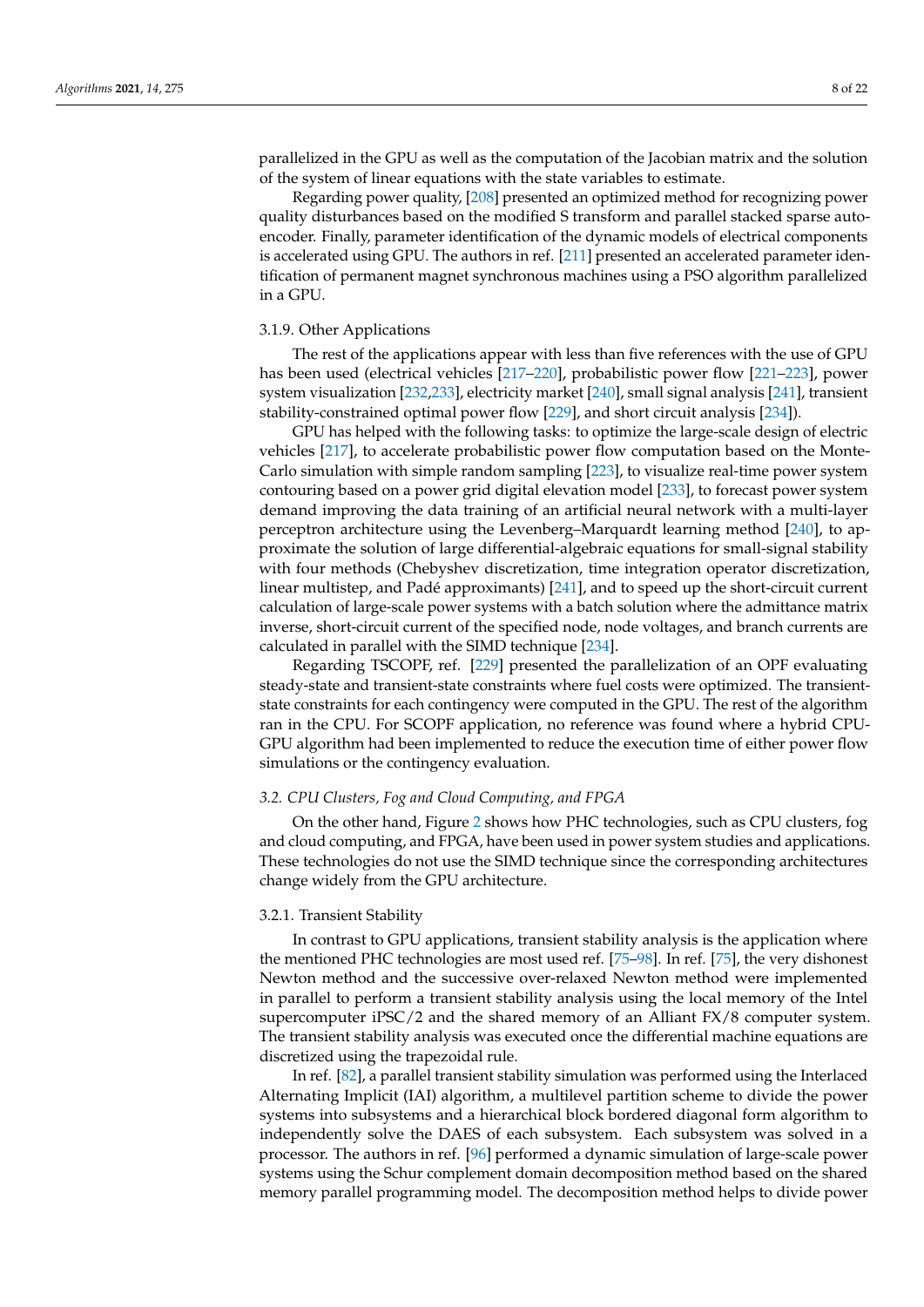systems into reduced subsystems to solve each subsystem as an individual problem using the shared memory of multi-core computers and OpenMP.

#### 3.2.2. Contingency Analysis

Following transient stability analysis, contingency analysis stands as the second application where PHC technologies are the most used ref. [\[94,](#page-15-3)[109](#page-15-4)[–123\]](#page-16-0). The authors in ref. [\[117](#page-16-6)[,121\]](#page-16-7) showed how the master–slave asymmetric communication model was used to analyze thousands of contingencies in large-scale power systems. The master schedules the algorithm tasks among slaves to evaluate all contingencies using proactive task scheduling and stealing methodologies to optimize the load balancing of workers (slaves). This methodology allows for the start of a contingency evaluation as soon as one work is finished without waiting for any instruction from the master. The communication between master and workers is achieved using MPI, where workers run in multi-threads in different processors.

# 3.2.3. Power Flow Analysis

After contingency analysis, power flow analysis appears with more PHC references [\[47](#page-13-1)[–60\]](#page-13-2). The authors in ref. [\[47\]](#page-13-1) shows a parallel LU factorization and substitution algorithm to solve large sparse matrix equations using the shared memory of 20 parallel multi-processor computers. The parallel factorization and substitution are used to optimize the execution time of a power flow analysis based on Newton's and Fast Decoupled methods. In ref. [\[52\]](#page-13-6), a parallel power flow solution based on the Newton–Raphson algorithm was presented. The Jacobian matrix was divided to parallelize the LU factorization. The proposed algorithm was implemented in a multiprocessor on a system on a programmable chip computer board containing an FPGA.

#### 3.2.4. Smart Grids

Smart grids are the next application with PHC references [\[135–](#page-16-3)[146\]](#page-17-0). The authors in ref. [\[136\]](#page-16-8) presented how cloud computing can manage the smart grid data measured from front-end intelligent devices. Cloud computing fits big data applications since it provides scalability, agility, and flexibility. A data security solution was proposed based on identity-based encryption, signature, and proxy re-encryption. In ref. [\[138\]](#page-17-7), the day-ahead energy resource scheduling of a smart grid with high penetration of distributed generation and electrical vehicles was optimized to satisfy the demand for sensitive loads.

The optimization was developed with a multi-objective model constituted by a PSO and a deterministic technique based on Mixed-Integer Linear Programming. The objective functions are the distributed generator energy production costs, the external suppliers' energy costs, demand response program costs, the energy storage system and electrical vehicle discharging costs, the non-supplied demand costs, and the generation curtailment power costs. Each optimization problem defined in the multi-objective model was solved in an independent computer core.

# 3.2.5. Optimal Power Flow and Security Constrained Optimal Power Flow

The next applications with usage of PHC technologies are OPF refs. [\[156–](#page-17-3)[163\]](#page-17-4) and SCOPF refs. [\[225](#page-20-6)[–228\]](#page-20-7). The authors in ref. [\[156\]](#page-17-3) presented a parallel OPF solution developed in a network of workstations (CPU-cluster). The power system and the OPF problem was divided into geographical regions. Transmission lines that interconnect regions were divided into two lines connected to a dummy bus. Active and reactive power flows and voltage magnitudes and angles were defined as variables in the OPF problem for each area. The objective function for each area neglects the rest of the system and includes the cost of each generator that belongs to the corresponding area. Variables corresponding to dummy buses are modeled with dummy generators. Each OPF is defined with an interior point method. The solution is implemented in a network of seven Sun UltraSparc workstations.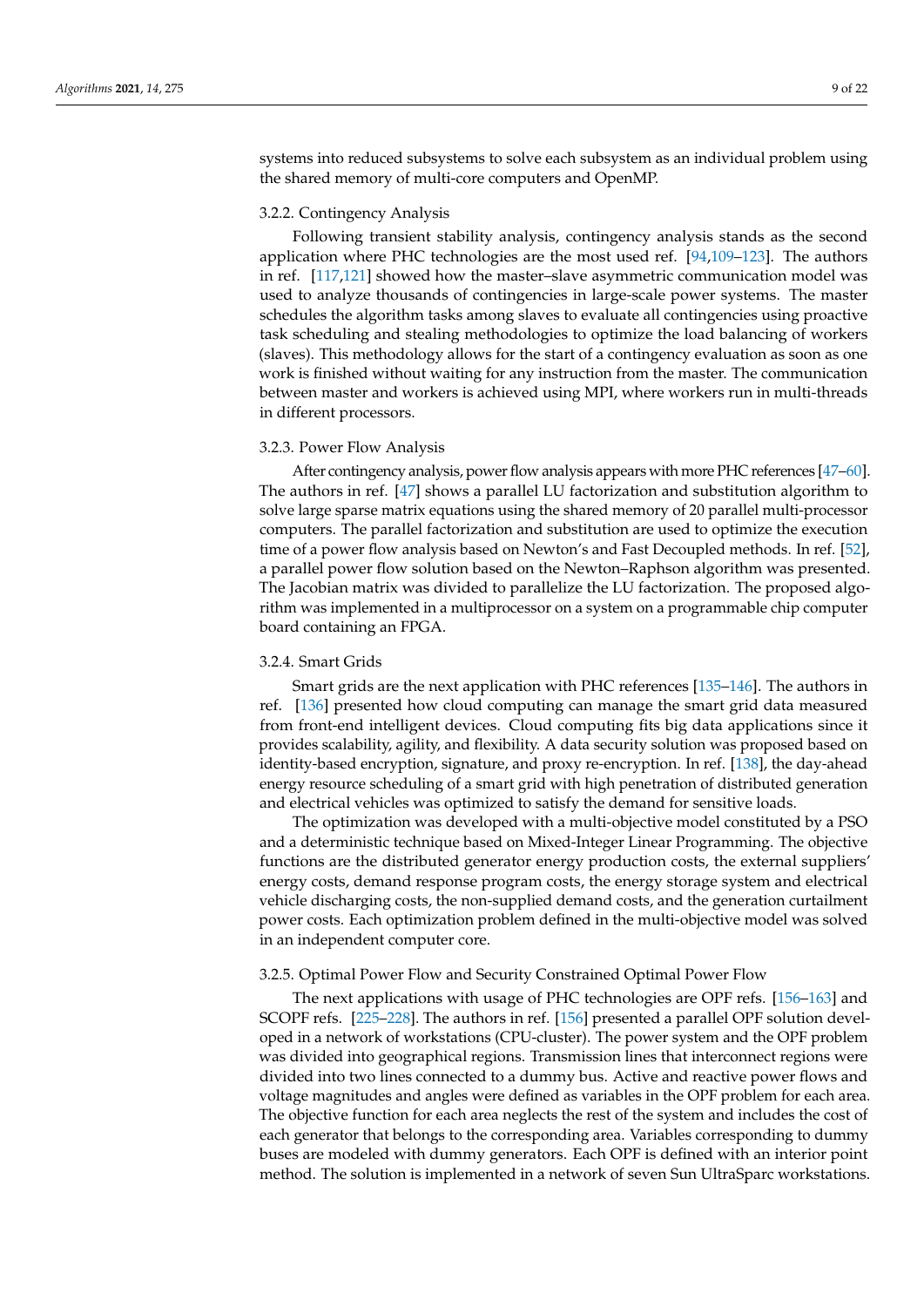In ref. [\[227\]](#page-20-21), the decomposition of a SCOPF problem using the Bender decomposition was implemented. The Bender decomposition divides the SCOPF into one master problem (OPF) and N subproblems where a total of N contingencies are evaluated. Subproblems check the solution feasibility for the master problem. The master solution corresponds to the overall problem solution if the subproblems are feasible, and all control provided by the master problem does not violate any constraint for the post-contingency state.

Since subproblems are independent, they are solved in parallel and minimize required adjustments of preventive controls. When the subproblem is infeasible, instead of preventive control adjustments, it passes cut constraints to the master problem. The feasibility cut is added to the master problem. If there is any violation in the master problem under any contingency, the control variables for the violation are sent to the subproblems to retrieve the corresponding Bender cut.

# 3.2.6. Other Applications

With less than four references per application, PHC technologies have been used in dynamic state estimation [\[94,](#page-15-3)[200,](#page-19-3)[201\]](#page-19-4), power system planning [\[236,](#page-20-15)[237\]](#page-20-16), TSCOPF [\[230](#page-20-9)[,231\]](#page-20-10), power system reliability [\[238](#page-20-17)[,239\]](#page-20-18), electromagnetic transient simulation [\[91](#page-15-5)[,92\]](#page-15-6), dynamic models [\[2](#page-11-1)[,216\]](#page-20-0), short circuit analysis [\[235\]](#page-20-14), security constrained economic dispatch [\[242\]](#page-21-0), probabilistic power flow [\[224\]](#page-20-5), and hydro thermal scheduling [\[243\]](#page-21-1). In ref. [\[201\]](#page-19-4), a power system is divided into multiple areas, and the state estimation of each area is performed individually in each area processor. Areas exchange border information through the coordinator processor (central processor). The proposed method attempts to define areas with similar sizes to balance the workload of area processors as much as possible. The state estimation is implemented in a cluster of computers. The high-performance portable implementation of MPI (MPICH2) is used to communicate the coordinator and area processors.

The researchers in ref. [\[236\]](#page-20-15) presented the implementation of a parallel genetic algorithm to optimize the integration of different types of generation units during different time intervals. The generation planning method was implemented on a cluster of transputers. The coarse-grain version of the parallel genetic algorithm was implemented, where distributed subpopulations were optimized into several processes, and information was exchanged between subpopulations if required.

In ref. [\[230\]](#page-20-9), the implementation of a parallel Differential Evolution (DE) algorithm to improve TSCOPF computation time was presented. The developed DE algorithm combines the time-domain simulation and the Transient Energy Function (TEF) method. The objective function corresponds to the generating fuel cost of the power system. The algorithm evaluates the power system stability under the specified contingencies where the transient event during a fault condition and an acceptable steady-state operating condition are considered.

First, the time-domain simulation calculates the generator rotor angles. Then, the TEF method computes the transient energies to determine the system stability. The DE algorithm is implemented on a Beowulf CPU-cluster with one control node and 30 working nodes connected with the MPI protocol. The initial population is divided into subpopulations. Each working node performs an individual DE algorithm to the corresponding subpopulation where the load flow calculation, fitness evaluation, transient stability assessment, and the selection are executed. The control node oversees the initialization, reproduction, and update of the global best individual.

In ref. [\[238\]](#page-20-17), a parallel metaheuristic TSCOPF was implemented to determine the minimal investment costs to satisfy power system reliability constraints. The authors in [\[91\]](#page-15-5) analyzed and compared the instantaneous relaxation and direct method solvers for real-time transient stability simulation and variations of nodal and state-space solvers for real-time electromagnetic transient simulations. The tests were performed in multi-core and multi-processor computers and FPGA. In ref. [\[216\]](#page-20-0), a parallel PSO was implemented to estimate the parameters of a wide variety of photovoltaic models. The parallel PSO was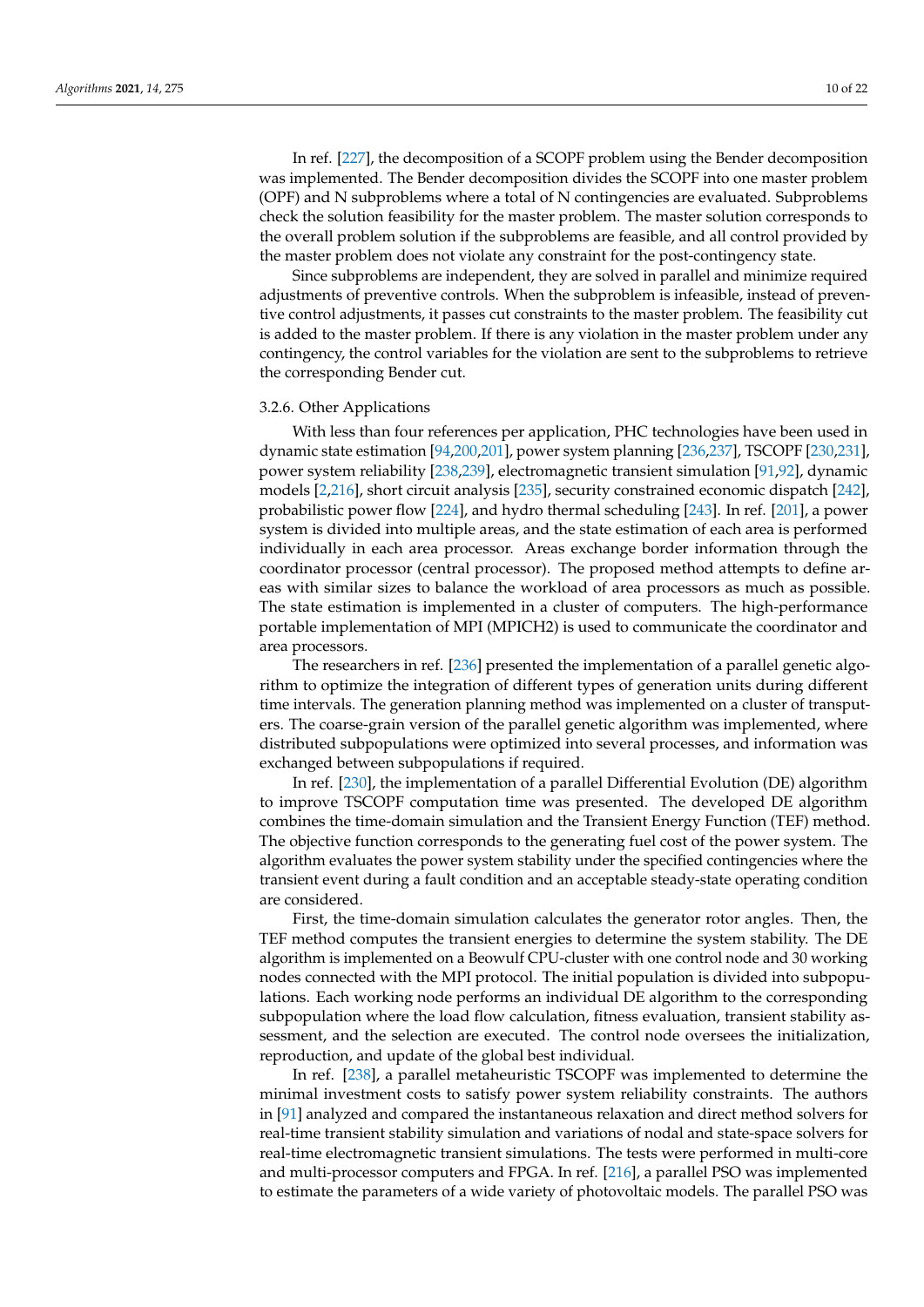implemented in OpenCL. The evaluation of all particles was performed at the same time in multi-processor devices.

In ref. [\[235\]](#page-20-14), the probability density curves of short-circuit levels were obtained based on running a Monte-Carlo simulation in parallel in multiple virtual machines. Regarding Security Constrained-Economic Dispatch, ref. [\[242\]](#page-21-0) presented a multithread solution of a power system economic dispatch based on the Multi-Thread Interior Point Barrier algorithm considering the generator limitations, transmission losses, and nonlinear cost functions. The algorithm validates that the optimal dispatch satisfies line flow limits adding line flow constraints as security constraints.

The authors in ref. [\[224\]](#page-20-5) presented an implementation of real-time probabilistic power flow based on a parallel Monte-Carlo simulation run in multicore CPUs. The method allows for the evaluation of uncertainties related to renewable energy resources. Finally, in ref. [\[243\]](#page-21-1), a parallel differential evolution algorithm was implemented to optimize the short-term schedule of a hydrothermal generator unit considering power flow constraints. The method divided a large population into subpopulations where each subpopulation searched for the optimal solution individually in an exclusive processor.

#### <span id="page-10-0"></span>**4. Conclusions**

In this paper, we presented a review of PHC techniques in power systems applications, such as power flow analysis, transient stability, contingency analysis, and smart grids, among others. The review covered more than 200 works where technologies, such as CPU clusters, FPGA, hybrid CPU-GPU platforms running on on-premise and cloud environments, have been used to improve modern power system planning, operation, studies, visualization, and analysis.

Power flow analysis is the application where PHC techniques have been most used, followed by transient stability and contingency analysis. Regarding power flow analysis, different technologies have been adopted to accelerate the tasks of the power flow algorithm, such as building the admittance matrix, or—regarding the Newton–Raphson method—computing the Jacobian matrix and updating the state variables. On the other hand, applications, such as electricity market analysis, small-signal analysis, security constrained-economic dispatch, and hydrothermal scheduling, are the situations where PHC techniques are not frequently used since they are the applications with the lowest number of references.

The review is organized by application and two groups of technologies: the first group corresponds to works that use GPU, and the second group refers to works where CPU clusters, FPGA, and fog and cloud computing are used. This classification shows that GPU is the most-used PHC technique in power system studies and analysis since works that use this technology are more than half of all the articles presented by the review. GPU stands as the current tendency since 80% of the articles published during the last five years correspond to GPU implementations.

This tendency shows that researchers are taking advantage of the GPU architecture designed to exploit data parallelism using the SIMD parallel computing approach. The development of toolkits and frameworks to program GPU instructions in non-graphic programming languages has helped to expand the role of the GPU in power system applications. Finally, the wide number of applications that have used PHC techniques present PHC as a proper alternative for studying and analyzing modern power systems, due to the flexibility and adaptability of these techniques.

# <span id="page-10-1"></span>**5. Future Work**

As presented in the review, one of the most important characteristics of PHC techniques is the flexibility and adaptability of the technologies to a wide variety of applications. However, PHC techniques are not exclusive to the technologies presented in this article (CPU, FPGA, and GPU in on-premise and cloud environments). This provides the possibility to adopt new technologies, such as quantum computing, which continue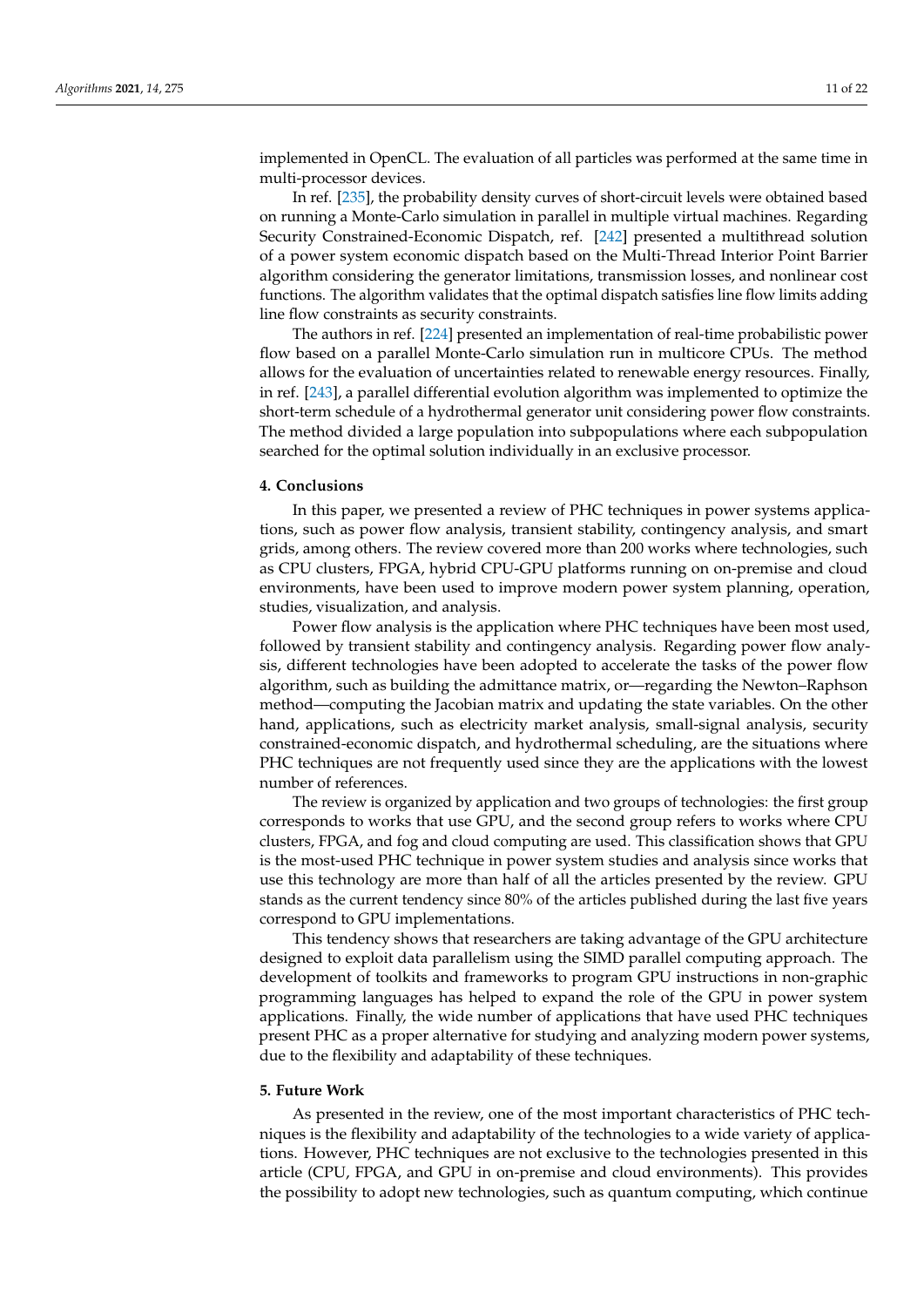to arise and make their way into applied sciences and engineering applications, into PHC implementations.

Regarding parallel computing, the fact that vector processors can compute on several data streams with a single instruction represents a significant advantage over scalar processors. Consequently, technologies, like GPUs, which is the current tendency, represent the future trend for parallel computing. As shown in the review, GPUs can interact properly with CPUs, and thus hybrid CPU-GPU platforms bring significant advantages that have begun to help improve power system operation.

Regarding infrastructure cost and maintenance and considering cloud computing advantages, combining new computing tendencies, such as quantum computing and advances in vector processors (improvement in GPUs), in cloud environments allow researches to use a wide number of resources to not only improve the power system performance but also to find further applications where PHC can be used to grant better results.

**Author Contributions:** Conceptualization, D.R.; Data curation, D.R., D.G., D.A. and S.R.; Formal analysis, D.R., D.G. and D.A.; Funding acquisition, S.R.; Investigation, D.R. and S.R.; Methodology, D.R., D.G., D.A. and S.R.; Writing – original draft, D.R., D.G. and D.A.; Writing – review & editing, D.R. and S.R.. All authors have read and agreed to the published version of the manuscript.

**Funding:** This research was supported by Universidad Nacional de Colombia, and by GERS USA.

**Institutional Review Board Statement:** Not applicable.

**Informed Consent Statement:** Not applicable.

**Data Availability Statement:** Not applicable.

**Conflicts of Interest:** The authors declare no conflict of interest.

## **References**

- <span id="page-11-0"></span>1. Huang, S.; Dinavahi, V. Fast Batched Solution for Real-Time Optimal Power Flow With Penetration of Renewable Energy. *IEEE Access* **2018**, *6*, 13898–13910. [\[CrossRef\]](http://doi.org/10.1109/ACCESS.2018.2812084)
- <span id="page-11-1"></span>2. Mojlish, S.; Erdogan, N.; Levine, D.; Davoudi, A. Review of Hardware Platforms for Real-Time Simulation of Electric Machines. *IEEE Trans. Transp. Electrif.* **2017**, *3*, 130–146. [\[CrossRef\]](http://dx.doi.org/10.1109/TTE.2017.2656141)
- 3. Marin, M. GPU-Enhanced Power Flow Analysis. Ph.D. Thesis, Universite de Perpignan Via Domitia-University College Dublin, Dublin, Ireland, 2016.
- <span id="page-11-3"></span>4. Li, Y.; Zhang, Z. Parallel Computing: Review and Perspective. In Proceedings of the 2018 5th International Conference on Information Science and Control Engineering, ICISCE 2018, Zhengzhou, China, 20–22 July 2018; pp. 365–369. [\[CrossRef\]](http://dx.doi.org/10.1109/ICISCE.2018.00083)
- <span id="page-11-4"></span>5. Kyaw, L.Y.; Phyu, S. Scheduling Methods in HPC System: Review. In Proceedings of the 2020 IEEE Conference on Computer Applications, ICCA 2020, Yangon, Myanmar, 27–28 February 2020; pp. 1–6. [\[CrossRef\]](http://dx.doi.org/10.1109/ICCA49400.2020.9022849)
- <span id="page-11-2"></span>6. Yoon, D.H.; Han, Y. Parallel power flow computation trends and applications: A review focusing on GPU. *Energies* **2020**, *13*, 2147. [\[CrossRef\]](http://dx.doi.org/10.3390/en13092147)
- <span id="page-11-5"></span>7. Duan, P.; Xu, S.; Chen, H.; Yang, X.; Wang, S.; Hu, E. High Performance Computing (HPC)for Advanced Power System Studies. In Proceedings of the 2nd IEEE Conference on Energy Internet and Energy System Integration, EI2 2018-Proceedings, Beijing, China, 20–22 October 2018; pp. 1–9. [\[CrossRef\]](http://dx.doi.org/10.1109/EI2.2018.8582482)
- <span id="page-11-6"></span>8. Thijssen, J. *Computational Physics*; Cambridge University Press: Cambridge, UK, 2007.
- <span id="page-11-7"></span>9. Marksteiner, P. High-performance computing—An overview. *Comput. Phys. Commun.* **1996**, *97*, 16–35. [\[CrossRef\]](http://dx.doi.org/10.1016/0010-4655(96)00018-5)
- <span id="page-11-8"></span>10. Andrade, H.; Crnkovic, I. A Review on Software Architectures for Heterogeneous Platforms. In Proceedings of the Asia-Pacific Software Engineering Conference, Nara, Japan, 4–7 December 2018; pp. 209–218. [\[CrossRef\]](http://dx.doi.org/10.1109/APSEC.2018.00035)
- <span id="page-11-9"></span>11. Glaskowsky, P.N. NVIDIA's Fermi: The First Complete GPU Computing Architecture. Available online: [https://slideplayer.](https://slideplayer.com/slide/8599949/) [com/slide/8599949/](https://slideplayer.com/slide/8599949/) (accessed on 23 September 2021).
- <span id="page-11-10"></span>12. Page, D. *A Practical Introduction to Computer Architecture*; Springer: Berlin/Heidelberg, Germany, 2009; p. 823. [\[CrossRef\]](http://dx.doi.org/10.1007/978-1-84882-256-6)
- <span id="page-11-11"></span>13. Feng, Z.; Li, P. Multigrid on GPU: Tackling Power Grid Analysis on parallel SIMT platforms. In Proceedings of the 2008 IEEE/ACM International Conference on Computer-Aided Design, San Jose, CA, USA, 10–13 November 2008; pp. 647–654. [\[CrossRef\]](http://dx.doi.org/10.1109/ICCAD.2008.4681645)
- 14. Shi, J.; Cai, Y.; Hou, W.; Ma, L.; Tan, S.X.D.; Ho, P.H.; Wang, X. GPU friendly Fast Poisson Solver for structured power grid network analysis. In Proceedings of the 2009 46th ACM/IEEE Design Automation Conference, San Francisco, CA, USA, 26–31 July 2009; pp. 178–183.
- 15. Dzafic, I.; Neisius, H.-T. Real-time power flow algorithm for shared memory multiprocessors for European distribution network types. In Proceedings of the 2010 Conference Proceedings IPEC, Singapore, 27–29 October 2010; pp. 152–158. [\[CrossRef\]](http://dx.doi.org/10.1109/IPECON.2010.5697097)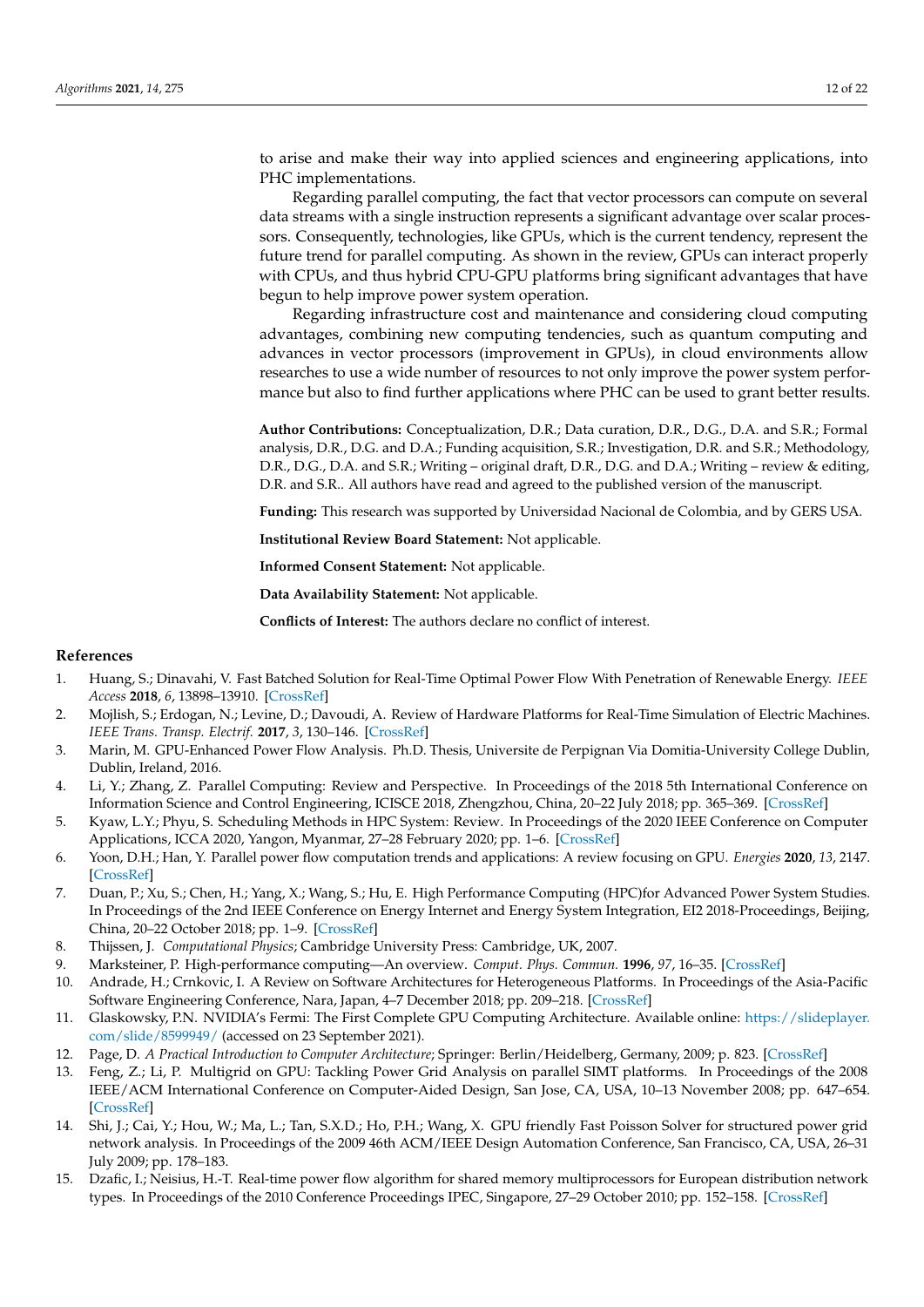- 16. Garcia, N. Parallel power flow solutions using a biconjugate gradient algorithm and a Newton method: A GPU-based approach. In Proceedings of the IEEE PES General Meeting, Minneapolis, MN, USA, 25–29 July 2010; pp. 1–4. [\[CrossRef\]](http://dx.doi.org/10.1109/PES.2010.5589682)
- 17. Singh, J.; Aruni, I. Accelerating Power Flow studies on Graphics Processing Unit. In Proceedings of the 2010 Annual IEEE India Conference (INDICON), Kolkata, India, 17–19 December 2010; pp. 1–5. [\[CrossRef\]](http://dx.doi.org/10.1109/INDCON.2010.5712651)
- <span id="page-12-0"></span>18. Feng, Z.; Zhao, X.; Zeng, Z. Robust Parallel Preconditioned Power Grid Simulation on GPU With Adaptive Runtime Performance Modeling and Optimization. *IEEE Trans. Comput.-Aided Des. Integr. Circuits Syst.* **2011**, *30*, 562–573. [\[CrossRef\]](http://dx.doi.org/10.1109/TCAD.2010.2091437)
- 19. Li, Z.; Donde, V.D.; Tournier, J.-C.; Yang, F. On limitations of traditional multi-core and potential of many-core processing architectures for sparse linear solvers used in large-scale power system applications. In Proceedings of the 2011 IEEE Power and Energy Society General Meeting, Detroit, MI, USA, 24–28 July 2011; pp. 1–8. [\[CrossRef\]](http://dx.doi.org/10.1109/PES.2011.6039675)
- 20. Tournier, J.C.; Donde, V.; Li, Z. Comparison of direct and iterative sparse linear solvers for power system applications on parallel computing platforms. In Proceedings of the 17th Power Systems Computation Conference, PSCC 2011, Stockholm, Sweden, 22–26 August 2011.
- 21. Vilachá, C.; Moreira, J.C.; Míguez, E.; Otero, A.F. Massive Jacobi power flow based on SIMD-processor. In Proceedings of the 2011 10th International Conference on Environment and Electrical Engineering, Rome, Italy, 8–11 May 2011; pp. 1–4. [\[CrossRef\]](http://dx.doi.org/10.1109/EEEIC.2011.5874768)
- 22. Ablakovic, D.; Dzafic, I.; Kecici, S. Parallelization of radial three-phase distribution power flow using GPU. In Proceedings of the 2012 3rd IEEE PES Innovative Smart Grid Technologies Europe (ISGT Europe), Berlin, Germany, 14–17 October 2012; pp. 1–7. [\[CrossRef\]](http://dx.doi.org/10.1109/ISGTEurope.2012.6465854)
- 23. Guo, C.; Jiang, B.; Yuan, H.; Yang, Z.; Wang, L.; Ren, S. Performance Comparisons of Parallel Power Flow Solvers on GPU System. In Proceedings of the 2012 IEEE International Conference on Embedded and Real-Time Computing Systems and Applications, Seoul, Korea, 19–22 August 2012; pp. 232–239. [\[CrossRef\]](http://dx.doi.org/10.1109/RTCSA.2012.36)
- 24. Wigington, A.; Min, L.; Li, C.; Murray, W.; Narayan, A. Advancing the adoption of advanced computing methods and technologies for real-time control center operations. In Proceedings of the 2012 IEEE Power and Energy Society General Meeting, San Diego, CA, USA, 22–26 July 2012; pp. 1–6. [\[CrossRef\]](http://dx.doi.org/10.1109/PESGM.2012.6345088)
- 25. Yang, M.; Sun, C.; Li, Z.; Cao, D. An improved sparse matrix-vector multiplication kernel for solving modified equation in large scale power flow calculation on CUDA. In Proceedings of the 7th International Power Electronics and Motion Control Conference, Harbin, China, 2–5 June 2012; Volume 3, pp. 2028–2031. [\[CrossRef\]](http://dx.doi.org/10.1109/IPEMC.2012.6259153)
- 26. Kamiabad, A.A.; Tate, J.E. Polynomial Preconditioning of Power System Matrices with Graphics Processing Units. In *High Performance Computing in Power and Energy Systems*; Springer: Berlin/Heidelberg, Germany, 2013; pp. 229–246. [\[CrossRef\]](http://dx.doi.org/10.1007/978-3-642-32683-7_8)
- 27. Li, X.; Li, F.; Clark, J.M. Exploration of multifrontal method with GPU in power flow computation. In Proceedings of the 2013 IEEE Power Energy Society General Meeting, Vancouver, BC, Canada, 21–25 July 2013; pp. 1–5. [\[CrossRef\]](http://dx.doi.org/10.1109/PESMG.2013.6673057)
- <span id="page-12-1"></span>28. Li, X.; Li, F. GPU-based power flow analysis with Chebyshev preconditioner and conjugate gradient method. *Electr. Power Syst. Res.* **2014**, *116*, 87–93. [\[CrossRef\]](http://dx.doi.org/10.1016/j.epsr.2014.05.005)
- 29. Blaskiewicz, P.; Zawada, M.; Balcerek, P.; Dawidowski, P. An Application of GPU Parallel Computing to Power Flow Calculation in HVDC Networks. In Proceedings of the 2015 23rd Euromicro International Conference on Parallel, Distributed, and Network-Based Processing, Turku, Finland, 4–6 March 2015; pp. 635–641. [\[CrossRef\]](http://dx.doi.org/10.1109/PDP.2015.110)
- 30. Li, X.; Li, F. GPU-based two-step preconditioning for conjugate gradient method in power flow. In Proceedings of the 2015 IEEE Power Energy Society General Meeting, Denver, CO, USA, 26–30 July 2015; pp. 1–5. [\[CrossRef\]](http://dx.doi.org/10.1109/PESGM.2015.7286544)
- 31. Magaña-Lemus, E.; Medina, A.; Ramos-Paz, A. Periodic steady state solution of power systems by selective transition matrix identification, LU decomposition and graphic processing units. In Proceedings of the 2015 IEEE Power Energy Society General Meeting, Denver, CO, USA, 26–30 July 2015; pp. 1–5. [\[CrossRef\]](http://dx.doi.org/10.1109/PESGM.2015.7286021)
- 32. Jiang, H.; Chen, D.; Li, Y.; Zheng, R. A Fine-Grained Parallel Power Flow Method for Large Scale Grid Based on Lightweight GPU Threads. In Proceedings of the 2016 IEEE 22nd International Conference on Parallel and Distributed Systems (ICPADS), Wuhan, China, 13–16 December 2016; pp. 785–790. [\[CrossRef\]](http://dx.doi.org/10.1109/ICPADS.2016.0107)
- 33. Araujo, M.H.D.; Rios, A.M.; Lemus, E.M. Periodic Steady State of Power Networks Using Limit Cycle Extrapolation, Spline Interpolation and Parallel Processing Based on GPUs. In Proceedings of the 2017 International Conference on Computational Science and Computational Intelligence (CSCI), Las Vegas, NV, USA, 14–16 December 2017; pp. 1606–1611. [\[CrossRef\]](http://dx.doi.org/10.1109/CSCI.2017.279)
- 34. Huang, S.; Dinavahi, V. Performance analysis of GPU-accelerated fast decoupled power flow using direct linear solver. In Proceedings of the 2017 IEEE Electrical Power and Energy Conference (EPEC), Saskatoon, SK, Canada, 22–25 October 2017; pp. 1–6. [\[CrossRef\]](http://dx.doi.org/10.1109/EPEC.2017.8286158)
- <span id="page-12-2"></span>35. Li, X.; Li, F.; Yuan, H.; Cui, H.; Hu, Q. GPU-Based Fast Decoupled Power Flow With Preconditioned Iterative Solver and Inexact Newton Method. *IEEE Trans. Power Syst.* **2017**, *32*, 2695–2703. [\[CrossRef\]](http://dx.doi.org/10.1109/TPWRS.2016.2618889)
- 36. Marin, M.; Defour, D.; Milano, F. Asynchronous Power Flow on Graphic Processing Units. In Proceedings of the 2017 25th Euromicro International Conference on Parallel, Distributed and Network-based Processing (PDP), St. Petersburg, Russia, 6–8 March 2017; pp. 255–261. [\[CrossRef\]](http://dx.doi.org/10.1109/PDP.2017.38)
- <span id="page-12-3"></span>37. Roberge, V.; Tarbouchi, M.; Okou, F. Parallel Power Flow on Graphics Processing Units for Concurrent Evaluation of Many Networks. *IEEE Trans. Smart Grid* **2017**, *8*, 1639–1648. [\[CrossRef\]](http://dx.doi.org/10.1109/TSG.2015.2496298)
- 38. Wang, M.; Xia, Y.; Chen, Y.; Huang, S. GPU-based power flow analysis with continuous Newton's method. In Proceedings of the 2017 IEEE Conference on Energy Internet and Energy System Integration (EI2), Beijing, China, 26–28 November 2017; pp. 1–5. [\[CrossRef\]](http://dx.doi.org/10.1109/EI2.2017.8245623)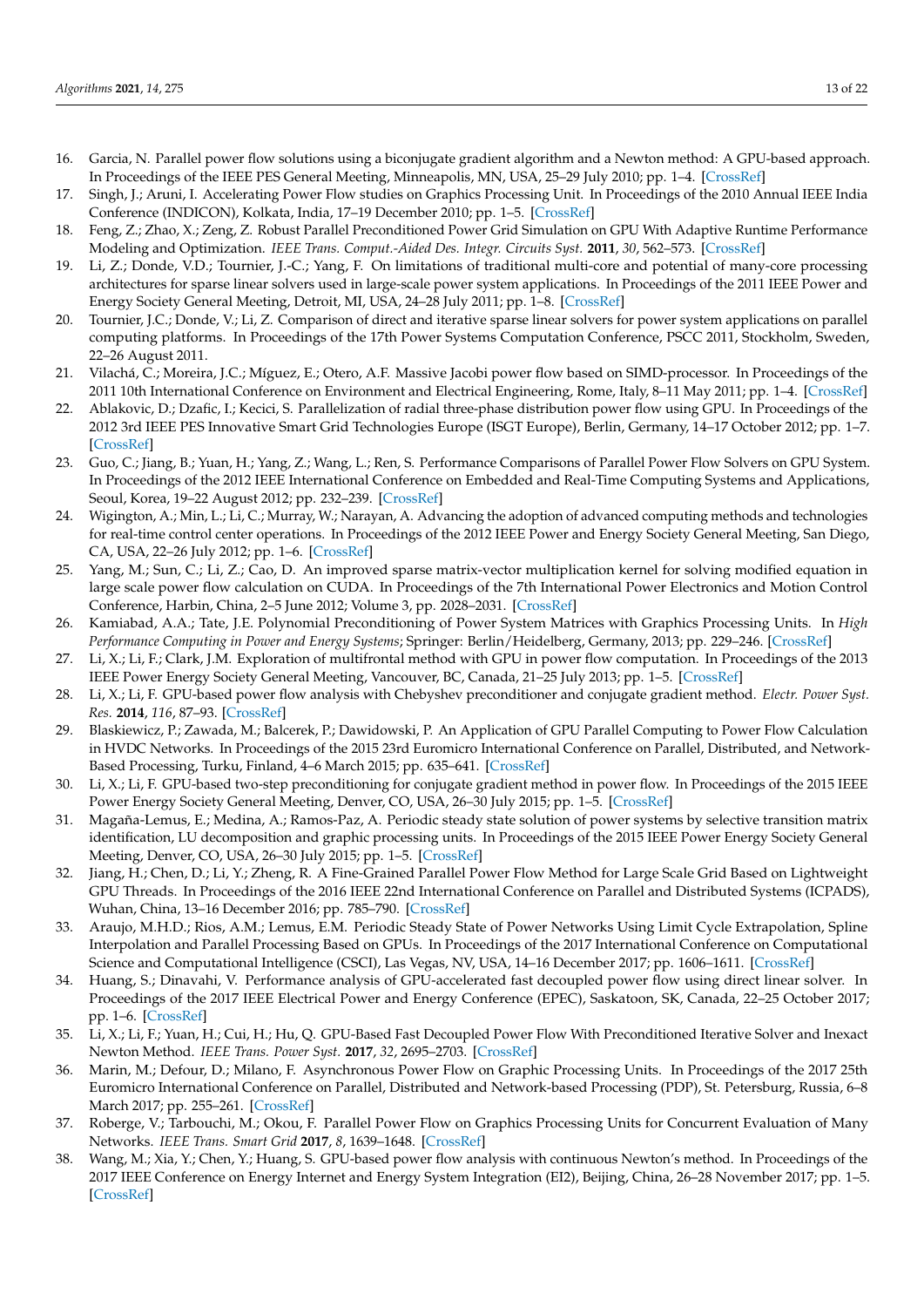- 39. Zhou, G.; Bo, R.; Chien, L.; Zhang, X.; Shi, F.; Xu, C.; Feng, Y. GPU-Based Batch LU-Factorization Solver for Concurrent Analysis of Massive Power Flows. *IEEE Trans. Power Syst.* **2017**, *32*, 4975–4977. [\[CrossRef\]](http://dx.doi.org/10.1109/TPWRS.2017.2662322)
- 40. Liu, Z.; Song, Y.; Chen, Y.; Huang, S.; Wang, M. Batched Fast Decoupled Load Flow for Large-Scale Power System on GPU. In Proceedings of the 2018 International Conference on Power System Technology (POWERCON), Guangzhou, China, 6–8 November 2018; pp. 1775–1780. [\[CrossRef\]](http://dx.doi.org/10.1109/POWERCON.2018.8602032)
- 41. Gnanavignesh, R.; Shenoy, U.J. GPU-Accelerated Sparse LU Factorization for Power System Simulation. In Proceedings of the 2019 IEEE PES Innovative Smart Grid Technologies Europe (ISGT-Europe), 29 September–2 October 2019; pp. 1–5. [\[CrossRef\]](http://dx.doi.org/10.1109/ISGTEurope.2019.8905648)
- 42. Gnanavignesh, R.; Shenoy, U.J. Parallel Sparse LU Factorization of Power Flow Jacobian using GPU. In Proceedings of TENCON 2019-2019 IEEE Region 10 Conference (TENCON), Kochi, India, 17–20 October 2019; pp. 1857–1862. [\[CrossRef\]](http://dx.doi.org/10.1109/TENCON.2019.8929321)
- 43. Qi, S.; Li, G.; Bie, Z. Hybrid Energy Flow Calculation for Electric-Thermal Coupling System Based on Inexact Newton Method. In Proceedings of the 2019 IEEE Sustainable Power and Energy Conference (iSPEC), Beijing, China, 21–23 November 2019; pp. 2443–2449. [\[CrossRef\]](http://dx.doi.org/10.1109/iSPEC48194.2019.8975152)
- 44. Tang, K.; Fang, R.; Wang, X.; Dong, S.; Song, Y. Mass Expression Evaluation Parallel Algorithm Based on 'Expression Forest' and Its Application in Power System Calculation. In Proceedings of the 2019 IEEE Power Energy Society General Meeting (PESGM), Atlanta, GA, USA, 4–8 August 2019; pp. 1–5. [\[CrossRef\]](http://dx.doi.org/10.1109/PESGM40551.2019.8974025)
- 45. Zhou, G.; Feng, Y.; Bo, R.; Zhang, T. GPU-accelerated sparse matrices parallel inversion algorithm for large-scale power systems. *Int. J. Electr. Power Energy Syst.* **2019**, *111*, 34. [\[CrossRef\]](http://dx.doi.org/10.1016/j.ijepes.2019.03.074)
- <span id="page-13-0"></span>46. Su, X.; He, C.; Liu, T.; Wu, L. Full Parallel Power Flow Solution: A GPU-CPU-Based Vectorization Parallelization and Sparse Techniques for Newton–Raphson Implementation. *IEEE Trans. Smart Grid* **2020**, *11*, 1833–1844. [\[CrossRef\]](http://dx.doi.org/10.1109/TSG.2019.2943746)
- <span id="page-13-1"></span>47. Wu, J.Q.; Bose, A. Parallel solution of large sparse matrix equations and parallel power flow. *IEEE Trans. Power Syst.* **1995**, *10*, 1343–1349. [\[CrossRef\]](http://dx.doi.org/10.1109/59.466519)
- 48. Feng, T.; Flueck, A.J. A message-passing distributed-memory Newton-GMRES parallel power flow algorithm. In Proceedings of the IEEE Power Engineering Society Summer Meeting, Chicago, IL, USA, 21–25 July 2002; Volume 3, pp. 1477–1482. [\[CrossRef\]](http://dx.doi.org/10.1109/PESS.2002.1043638)
- 49. Foertsch, J.; Johnson, J.; Nagvajara, P. Jacobi load flow accelerator using FPGA. In Proceedings of the 37th Annual North American Power Symposium, Ames, IA, USA, 25–25 October 2005; pp. 448–454. [\[CrossRef\]](http://dx.doi.org/10.1109/NAPS.2005.1560554)
- 50. Johnson, J.; Vachranukunkiet, P; Tiwari, S; Nagvajara, P; Nwankpa, C. Performance analysis of load flow computation using FPGA. In Proceedings of the 15th Power Systems Computation Conference, Liège, Belgium, 22–26 August 2005.
- 51. Yang, F.; He, M; Tang, Y; Rao, M. Inexact block Newton methods for solving nonlinear equations. *Appl. Math. Comput.* **2005**, *162*, 1207–1218. [\[CrossRef\]](http://dx.doi.org/10.1016/j.amc.2004.03.002)
- <span id="page-13-6"></span>52. Wang, X.; Ziavras, S.G.; Nwankpa, C; Johnson, J; Nagvajara P. Parallel solution of Newton's power flow equations on configurable chips. *Int. J. Electr. Power Energy Syst.* **2007**, *29*, 422–431. [\[CrossRef\]](http://dx.doi.org/10.1016/j.ijepes.2006.10.006)
- 53. Li, Y.; Li, F; Li, W. Parallel power flow calculation based on multi-port inversed matrix method. In Proceedings of the 2010 International Conference on Power System Technology: Technological Innovations Making Power Grid Smarter, Hangzhou, China, 24–28 October 2010. [\[CrossRef\]](http://dx.doi.org/10.1109/POWERCON.2010.5666730)
- 54. Nechma, T.; Zwoliński, M; Reeve, J. Parallel sparse matrix solver for direct circuit simulations on FPGAs. In Proceedings of the 2010 IEEE International Symposium on Circuits and Systems (ISCAS), Paris, France, 30 May–2 June 2010; pp. 2358–2361. [\[CrossRef\]](http://dx.doi.org/10.1109/ISCAS.2010.5537195)
- 55. Cui, T.; Franchetti, F. A multi-core high performance computing framework for distribution power flow. In Proceedings of the 2011 North American Power Symposium, Boston, TX, USA, 14–16 November 2011; pp. 1–5. [\[CrossRef\]](http://dx.doi.org/10.1109/NAPS.2011.6024883)
- 56. Dağ, H.; Soykan, G. Power flow using thread programming. In Proceedings of the 2011 IEEE Trondheim PowerTech, Trondheim, Norway, 19–23 June 2011; pp. 1–5. [\[CrossRef\]](http://dx.doi.org/10.1109/PTC.2011.6019285)
- 57. Cui, T.; Franchetti, F. Optimized parallel distribution load flow solver on commodity multi-core CPU. In Proceedings of the 2012 IEEE Conference on High Performance Extreme Computing, Waltham, MA, USA, 10–12 September 2012; pp. 1–6. [\[CrossRef\]](http://dx.doi.org/10.1109/HPEC.2012.6408675)
- 58. Ge, X.; Zhu, H; Yang, F; Wang, L; Zeng, X. Parallel sparse LU decomposition using FPGA with an efficient cache architecture. In Proceedings of the 2017 IEEE 12th International Conference on ASIC (ASICON), Guiyang, China, 25–28 October 2017; pp. 259–262. [\[CrossRef\]](http://dx.doi.org/10.1109/ASICON.2017.8252462)
- 59. Ahmadi, A.; Jin, S; Smith, M.C.; Collins, E.R.; Goudarzi, A. Parallel Power Flow based on OpenMP. In Proceedings of the 2018 North American Power Symposium (NAPS), Fargo, ND, USA, 9–11 September 2018; pp. 1–6. [\[CrossRef\]](http://dx.doi.org/10.1109/NAPS.2018.8600541)
- <span id="page-13-2"></span>60. Yoon, D.H.; Kang, S.K.; Kim, M.; Han, Y. Exploiting coarse-grained parallelism using cloud computing in massive power flow computation. *Energies* **2018**, *11*, 2268. [\[CrossRef\]](http://dx.doi.org/10.3390/en11092268)
- <span id="page-13-3"></span>61. Jalili-Marandi, V.; Dinavahi, V. Large-scale transient stability simulation on graphics processing units. In Proceedings of the 2009 IEEE Power Energy Society General Meeting, Calgary, AB, Canada, 26–30 July 2009; pp. 1–6. [\[CrossRef\]](http://dx.doi.org/10.1109/PES.2009.5275844)
- <span id="page-13-4"></span>62. Jalili-Marandi, V.; Dinavahi, V. SIMD-Based Large-Scale Transient Stability Simulation on the Graphics Processing Unit. *IEEE Trans. Power Syst.* **2010**, *25*, 1589–1599. [\[CrossRef\]](http://dx.doi.org/10.1109/TPWRS.2010.2042084)
- 63. Baijian, W.; Guo, W.X.; Hu, J.Y.; Wang, F.Z.; Ye, J. GPU based parallel simulation of transient stability using symplectic Gauss algorithm and preconditioned GMRES method. In Proceedings of the 2012 Power Engineering and Automation Conference, Wuhan, China, 18–20 September 2012; pp. 1–5. [\[CrossRef\]](http://dx.doi.org/10.1109/PEAM.2012.6612434)
- <span id="page-13-5"></span>64. Jalili-Marandi, V.; Zhou, Z.; Dinavahi, V. Large-Scale Transient Stability Simulation of Electrical Power Systems on Parallel GPUs. *IEEE Trans. Parallel Distrib. Syst.* **2012**, *23*, 1255–1266. [\[CrossRef\]](http://dx.doi.org/10.1109/TPDS.2011.291)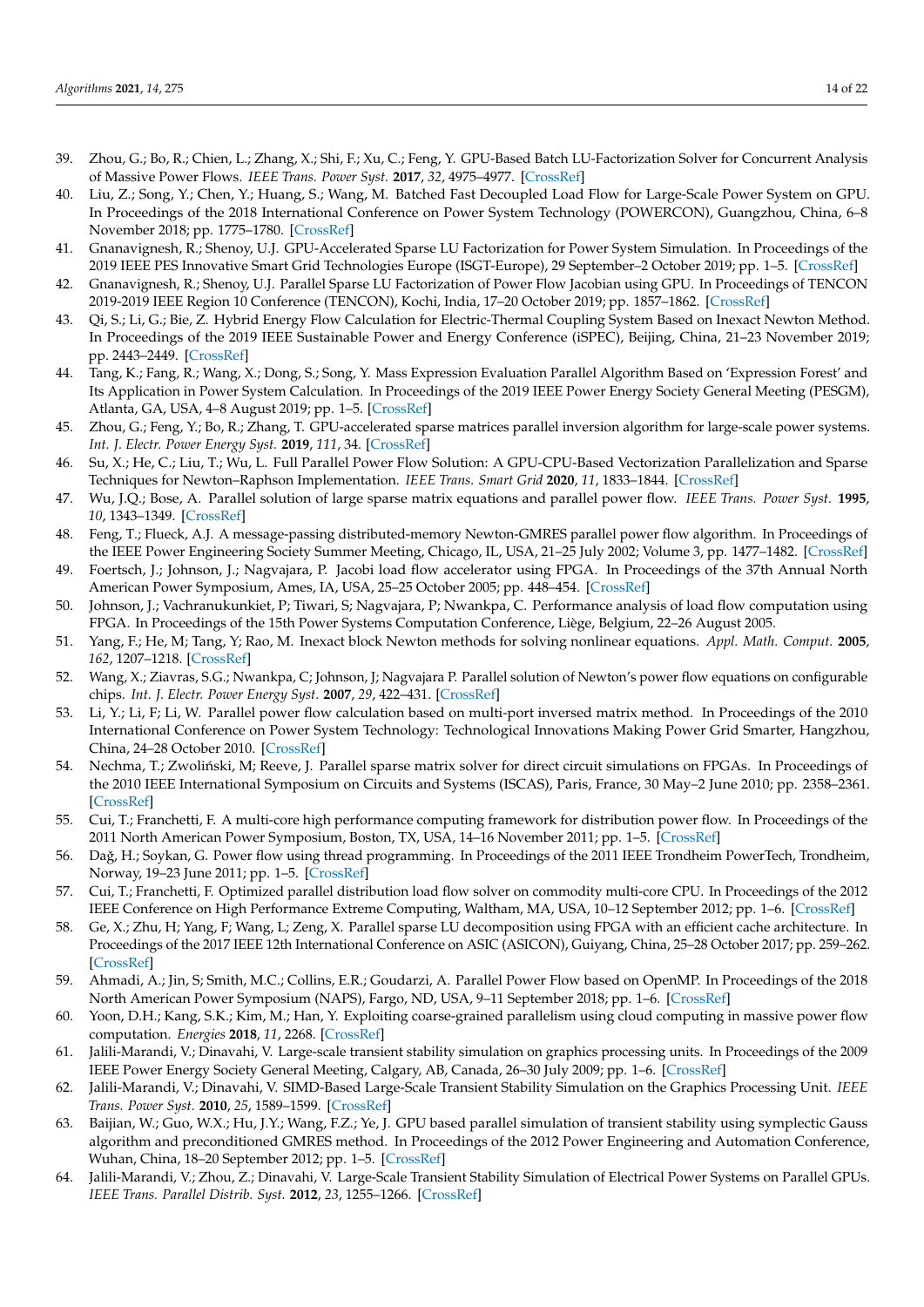- 65. Qin, Z.; Hou, Y. A GPU-Based Transient Stability Simulation Using Runge-Kutta Integration Algorithm. *Int. J. Smart Grid Clean Energy* **2013**, *2*, 32–39. [\[CrossRef\]](http://dx.doi.org/10.12720/sgce.2.1.32-39)
- 66. Yu, Z.; Huang, S.; Shi, L.; Chen, Y. GPU-based JFNG method for power system transient dynamic simulation. In Proceedings of the 2014 International Conference on Power System Technology, Chengdu, China, 20–22 October 2014; pp. 969–975. [\[CrossRef\]](http://dx.doi.org/10.1109/POWERCON.2014.6993929)
- 67. He, K.; Tan, S.X.; Zhao, H.; Liu, X.X.; Wang, H.; Shi, G. Parallel GMRES solver for fast analysis of large linear dynamic systems on GPU platforms. *Integration* **2016**, *52*, 10–22. [\[CrossRef\]](http://dx.doi.org/10.1016/j.vlsi.2015.07.005)
- 68. Liao, X.; Wang, F. Parallel computation of transient stability using symplectic Gauss method and GPU. *IET Gener. Transm. Distrib.* **2016**, *10*, 3727–3735. [\[CrossRef\]](http://dx.doi.org/10.1049/iet-gtd.2016.0033)
- 69. Yu, Z.; Chen, Y.; Song, Y.; Huang, S. Comparison of parallel implementations of controls on GPU for transient simulation of power system. In Proceedings of the 2016 35th Chinese Control Conference (CCC), Chengdu, China, 27–29 July 2016; pp. 9996–10001. [\[CrossRef\]](http://dx.doi.org/10.1109/ChiCC.2016.7554936)
- 70. Liu, K.; Liao, X.; Li, Y. Parallel Simulation of Power Systems Transient Stability Based on Implicit Runge–Kutta Methods and W-transformation. *Electr. Power Compon. Syst.* **2017**, *45*, 2246–2256. [\[CrossRef\]](http://dx.doi.org/10.1080/15325008.2017.1400606)
- 71. Vasquez, A.D.; Sousa, T. A Parallel Processing Approach to Stability Analysis Considering Transmission and Distribution Systems. In Proceedings of the 2019 IEEE Milan PowerTech, Milan, Italy, 23–27 June 2019; pp. 1–6. [\[CrossRef\]](http://dx.doi.org/10.1109/PTC.2019.8810901)
- 72. Wang, Z.; Chakrabortty, A.; Kelley, C.T.; Feng, X.; Franzon, P. Improved Numerical Methodologies on Power System Dynamic Simulation Using GPU Implementation. In Proceedings of the 2019 IEEE Power Energy Society Innovative Smart Grid Technologies Conference (ISGT), Washington, DC, USA, 18–21 February 2019; pp. 1–5. [\[CrossRef\]](http://dx.doi.org/10.1109/ISGT.2019.8791667)
- 73. Zhou, Y.; Guo, Q.; Sun, H.; Yu, Z.; Wu, J.; Hao, L. A novel data-driven approach for transient stability prediction of power systems considering the operational variability. *Int. J. Electr. Power Energy Syst.* **2019**, *107*, 379–394. [\[CrossRef\]](http://dx.doi.org/10.1016/j.ijepes.2018.11.031)
- <span id="page-14-0"></span>74. Yang, H.; Qiu, R.C.; Shi, X.; He, X. Unsupervised feature learning for online voltage stability evaluation and monitoring based on variational autoencoder. *Electr. Power Syst. Res.* **2020**, *182*, 106253. [\[CrossRef\]](http://dx.doi.org/10.1016/j.epsr.2020.106253)
- <span id="page-14-1"></span>75. Chai, J.S.; Zhu, N.; Bose, A.; Tylavsky, D.J. Parallel Newton type methods for power system stability analysis using local and shared memory multiprocessors. *IEEE Trans. Power Syst.* **1991**, *6*, 1539–1545. [\[CrossRef\]](http://dx.doi.org/10.1109/59.117001)
- 76. Ten Bruggencate, M.; Chalasani, S. Parallel Implementations of the Power System Transient Stability Problem on Clusters of Workstations. In Proceedings of the 1995 ACM/IEEE Conference on Supercomputing, San Diego, CA, USA, 3–8 December 1995; p. 34. [\[CrossRef\]](http://dx.doi.org/10.1109/SUPERC.1995.242934)
- 77. La Scala, M.; Sblendorio, G.; Bose, A.; Wu, J.Q. Comparison of algorithms for transient stability simulations on shared and distributed memory multiprocessors. *IEEE Trans. Power Syst.* **1996**, *11*, 2045–2050. [\[CrossRef\]](http://dx.doi.org/10.1109/59.544683)
- 78. Aloisio, G.; Bochicchio, M.A.; La Scala, M.; Sbrizzai, R. A distributed computing approach for real-time transient stability analysis. *IEEE Trans. Power Syst.* **1997**, *12*, 981–987. [\[CrossRef\]](http://dx.doi.org/10.1109/59.589801)
- 79. Hong, C.; Shen, C.M. Parallel transient stability analysis on distributed memory message passing multiprocessors. In Proceedings of 1997 Fourth International Conference on Advances in Power System Control, Operation and Management, Hong Kong, China, 11–14 November 1997; Volume 1, pp. 304–309. [\[CrossRef\]](http://dx.doi.org/10.1049/cp:19971849)
- 80. Hong, C.; Shen, C.M. Implementation of parallel algorithms for transient stability analysis on a message passing multicomputer. In Proceedings of the 2000 IEEE Power Engineering Society Winter Meeting, Singapore, 23–27 January 2000; Volume 2, pp. 1410– 1415. [\[CrossRef\]](http://dx.doi.org/10.1109/PESW.2000.850175)
- 81. Lu, J.; Yu, L.; Zhu, Y.L. Application in Electric Power System Transient Stability Analysis with PC Cluster System. In Proceedings of the 2005 IEEE/PES Transmission Distribution Conference Exposition: Asia and Pacific, Dalian, China, 18 August 2005; pp. 1–3. [\[CrossRef\]](http://dx.doi.org/10.1109/TDC.2005.1546995)
- <span id="page-14-2"></span>82. Shu, J.; Xue, W.; Zheng, W. A parallel transient stability simulation for power systems. *IEEE Trans. Power Syst.* **2005**, *20*, 1709–1717. [\[CrossRef\]](http://dx.doi.org/10.1109/TPWRS.2005.857266)
- 83. Wei, X.; Shu, J.; Wu, Y.; Zheng, W. Parallel algorithm and implementation for realtime dynamic simulation of power system. In Proceedings of the 2005 International Conference on Parallel Processing (ICPP'05), Oslo, Norway, 14–17 June 2005; pp. 137–144. [\[CrossRef\]](http://dx.doi.org/10.1109/ICPP.2005.58)
- 84. Xue, W.; Qi, S. Multilevel Task Partition Algorithm for Parallel Simulation of Power System Dynamics. In *Computational Science–ICCS 2007*; Springer: Berlin/Heidelberg, Germany, 2007; pp. 529–537.
- 85. Ye, J.; Liu, Z.; Zhu, L. The Implementation of a Spatial Parallel Algorithm for Transient Stability Simulation on PC Cluster. In Proceedings of the 2007 2nd IEEE Conference on Industrial Electronics and Applications, Harbin, China, 23–25 May 2007; pp. 1489–1492. [\[CrossRef\]](http://dx.doi.org/10.1109/ICIEA.2007.4318654)
- 86. Lin, J.; Tong, X.Y.; Wang, X.D.; Wang, W.C. Parallel simulation for the transient stability of power system. In Proceedings of the 2008 Third International Conference on Electric Utility Deregulation and Restructuring and Power Technologies, Nanjing, China, 6–9 April 2008; pp. 1325–1329. [\[CrossRef\]](http://dx.doi.org/10.1109/DRPT.2008.4523611)
- 87. Wang, X.Z.; Yan, Z.; Xue, W. An adaptive clustering algorithm with high performance computing application to power system transient stability simulation. In Proceedings of the 2008 Third International Conference on Electric Utility Deregulation and Restructuring and Power Technologies, Nanjing, China, 6–9 April 2008; pp. 1137–1140. [\[CrossRef\]](http://dx.doi.org/10.1109/DRPT.2008.4523578)
- 88. Lin, J.; Wang, X.D.; Tong, X.Y.; Asynchronous parallel simulation of transient stability based on equivalence. In Proceedings of the 2009 International Conference on Sustainable Power Generation and Supply, Nanjing, China, 6–7 April 2009; pp. 1–5. [\[CrossRef\]](http://dx.doi.org/10.1109/SUPERGEN.2009.5348281)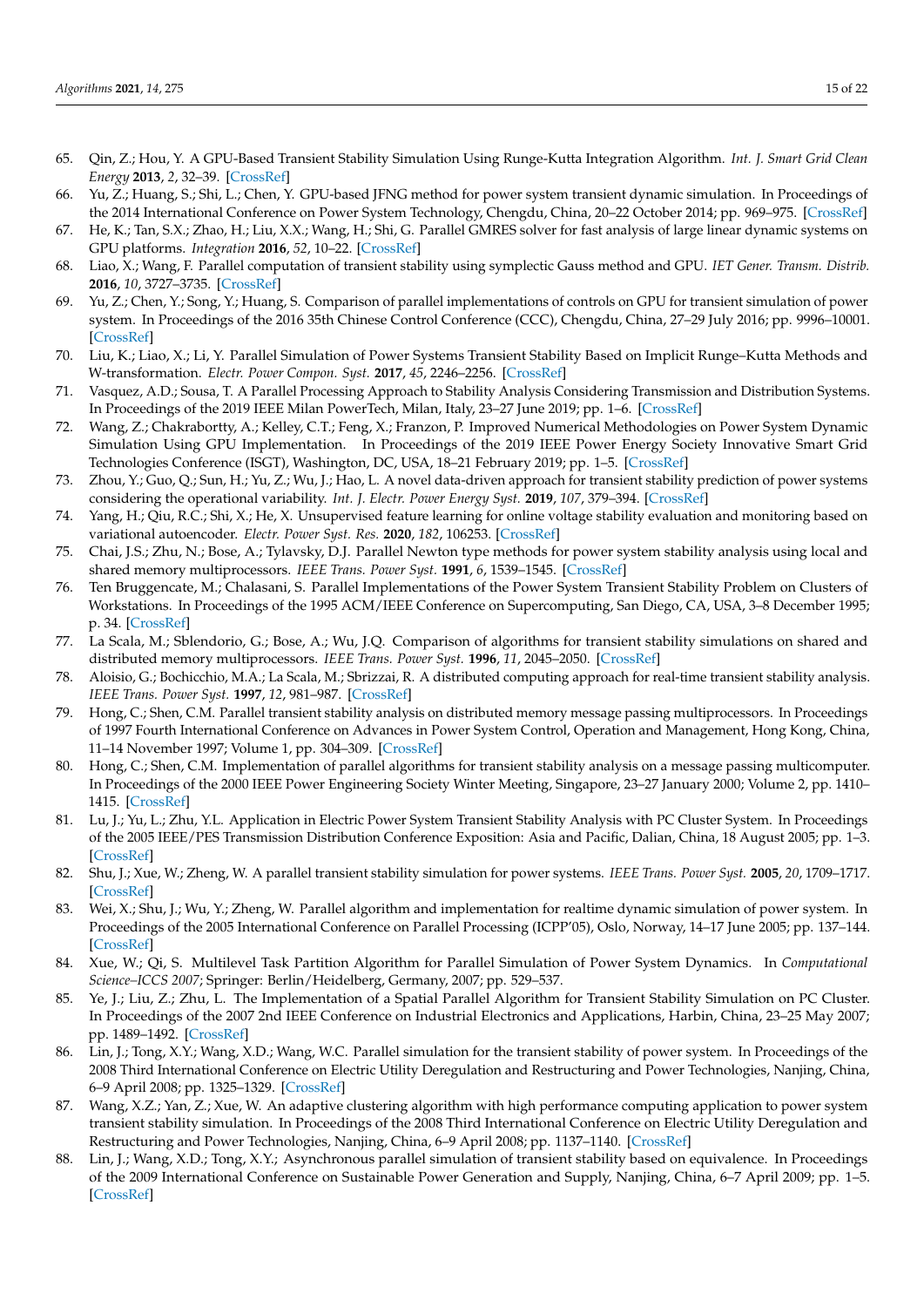- 89. Meng, K.; Dong, Z.Y.; Wong, K.P.; Xu, Y.; Luo, F.J. Speed-up the computing efficiency of power system simulator for engineeringbased power system transient stability simulations. *IET Gener. Transm. Distrib.* **2010**, *4*, 652–661. [\[CrossRef\]](http://dx.doi.org/10.1049/iet-gtd.2009.0701)
- 90. Robbins, B.A.; Zavala, V.M. Convergence Analysis of a Parallel Newton Scheme for Dynamic Power Grid Simulations. In Proceedings of the First International Workshop on High Performance Computing, Networking and Analytics for the Power Grid, HiPCNA-PG '11, Seattle, WA, USA, 13 November 2011; Association for Computing Machinery: New York, NY, USA, 2011; pp. 3–10. [\[CrossRef\]](http://dx.doi.org/10.1145/2096123.2096127)
- <span id="page-15-5"></span>91. Dufour, C.; Jalili-Marandi, V.; Bélanger, J.; Snider, L. Power system simulation algorithms for parallel computer architectures. In Proceedings of the 2012 IEEE Power and Energy Society General Meeting, San Diego, CA, USA, 22–26 July 2012; pp. 1–6. [\[CrossRef\]](http://dx.doi.org/10.1109/PESGM.2012.6344986)
- <span id="page-15-6"></span>92. Dufour, C.; Jalili-Marandi, V.; Belanger, J. Real-Time Simulation Using Transient Stability, ElectroMagnetic Transient and FPGA-Based High-Resolution Solvers. In Proceedings of the 2012 SC Companion: High Performance Computing, Networking Storage and Analysis, Salt Lake City, UT, USA, 10–16 November 2012; pp. 283–288. [\[CrossRef\]](http://dx.doi.org/10.1109/SC.Companion.2012.46)
- 93. Jiang, Q.; Jiang, H. OpenMP-based parallel transient stability simulation for large-scale power systems. *Sci. China Technol. Sci.* **2012**, *55*, 2837–2846. [\[CrossRef\]](http://dx.doi.org/10.1007/s11431-012-4993-4)
- <span id="page-15-3"></span>94. Huang, Z.; Chen, Y.; Chavarría-Miranda, D. High-Performance Computing for Real-Time Grid Analysis and Operation. In *High Performance Computing in Power and Energy Systems*; Springer: Berlin/Heidelberg, Germany, 2013; pp. 151–188. [\[CrossRef\]](http://dx.doi.org/10.1007/978-3-642-32683-7_5)
- 95. Khaitan, S.K.; McCalley, J.D. High Performance Computing for Power System Dynamic Simulation. In *High Performance Computing in Power and Energy Systems*; Springer: Berlin/Heidelberg, Germany, 2013; pp. 43–69. [\[CrossRef\]](http://dx.doi.org/10.1007/978-3-642-32683-7_2)
- <span id="page-15-8"></span>96. Aristidou, P.; Fabozzi, D.; Van Cutsem, T. Dynamic Simulation of Large-Scale Power Systems Using a Parallel Schur-Complement-Based Decomposition Method. *IEEE Trans. Parallel Distrib. Syst.* **2014**, *25*, 2561–2570. [\[CrossRef\]](http://dx.doi.org/10.1109/TPDS.2013.252)
- 97. Jin, S.; Huang, Z.; Diao, R.; Wu, D.; Chen, Y. Comparative Implementation of High Performance Computing for Power System Dynamic Simulations. *IEEE Trans. Smart Grid* **2017**, *8*, 1387–1395. [\[CrossRef\]](http://dx.doi.org/10.1109/TSG.2016.2647220)
- <span id="page-15-0"></span>98. Sullivan, B.; Shi, J.; Mazzola, M.; Saravi, B. Faster-than-real-time power system transient stability simulation using Parallel General Norton with Multiport Equivalent (PGNME). In Proceedings of the 2017 IEEE Power Energy Society General Meeting, Chicago, IL, USA, 16–20 July 2017; pp. 1–5. [\[CrossRef\]](http://dx.doi.org/10.1109/PESGM.2017.8274433)
- <span id="page-15-1"></span>99. Gopal, A.; Dagmar, N.; Suresh, V. DC Power Flow Based Contingency Analysis Using Graphics Processing Units. In Proceedings of the 2007 IEEE Lausanne Power Tech, Lausanne, Switzerland, 1–5 July 2007; pp. 731–736. [\[CrossRef\]](http://dx.doi.org/10.1109/PCT.2007.4538406)
- 100. Chen, Y.; Jin, H.; Jiang, H.; Xu, D.; Zheng, R.; Liu, H. GPU-based Static State Security Analysis in Power Systems. In *Advances in Services Computing*; Springer International Publishing: Cham, Switzerland, 2015; pp. 258–267.
- 101. Li, X.; Balasubramanian, P.; Sahraei-Ardakani, M.; Abdi-Khorsand, M.; Hedman, K.W.; Podmore, R. Real-Time Contingency Analysis With Corrective Transmission Switching. *IEEE Trans. Power Syst.* **2017**, *32*, 2604–2617. [\[CrossRef\]](http://dx.doi.org/10.1109/TPWRS.2016.2616903)
- <span id="page-15-7"></span>102. Zhou, G.; Zhang, X.; Lang, Y.; Bo, R.; Jia, Y.; Lin, J.; Feng, Y. A novel GPU-accelerated strategy for contingency screening of static security analysis. *Int. J. Electr. Power Energy Syst.* **2016**, *83*, 33–39. [\[CrossRef\]](http://dx.doi.org/10.1016/j.ijepes.2016.03.048)
- 103. Chen, D.; Jiang, H.; Li, Y.; Xu, D. A Two-Layered Parallel Static Security Assessment for Large-Scale Grids Based on GPU. *IEEE Trans. Smart Grid* **2017**, *8*, 1396–1405. [\[CrossRef\]](http://dx.doi.org/10.1109/TSG.2016.2600256)
- 104. Zhou, G.; Feng, Y.; Bo, R.; Chien, L.; Zhang, X.; Lang, Y.; Jia, Y.; Chen, Z. GPU-Accelerated Batch-ACPF Solution for N-1 Static Security Analysis. *IEEE Trans. Smart Grid* **2017**, *8*, 1406–1416. [\[CrossRef\]](http://dx.doi.org/10.1109/TSG.2016.2600587)
- 105. Huang, S.; Dinavahi, V. Real-Time Contingency Analysis on Massively Parallel Architectures With Compensation Method. *IEEE Access* **2018**, *6*, 44519–44530. [\[CrossRef\]](http://dx.doi.org/10.1109/ACCESS.2018.2864757)
- 106. Sommer, S.; Aabrandt, A.; Jóhannsson, H. Reduce–factor–solve for fast Thevenin impedance computation and network reduction. *IET Gener. Transm. Distrib.* **2019**, *13*, 288–295. [\[CrossRef\]](http://dx.doi.org/10.1049/iet-gtd.2018.5330)
- 107. Tang, K.; Dong, S.; Zhu, B.; Ni, Q.; Song, Y. GPU-Based Real-time N-1 AC Power Flow Algorithm With Preconditioned Iterative Method. In Proceedings of the 2018 IEEE Power Energy Society General Meeting (PESGM), Portland, OR, USA, 5–10 August 2018; pp. 1–5. [\[CrossRef\]](http://dx.doi.org/10.1109/PESGM.2018.8586399)
- <span id="page-15-2"></span>108. Zhang, C.; Xu, Y.; Chen, Y.; Liu, Z.; Liu, S.; Su, D.; Wu, H. Batch Computing Method for Sensitivity Analysis of Large Power Grids Based on GPU Acceleration. In Proceedings of the 2019 IEEE 3rd International Electrical and Energy Conference (CIEEC), Beijing, China, 7–9 September 2019; pp. 1792–1797. [\[CrossRef\]](http://dx.doi.org/10.1109/CIEEC47146.2019.CIEEC-2019620)
- <span id="page-15-4"></span>109. Balduino, L.; Alves, A.C.B. Parallel processing in a cluster of microcomputers with application in contingency analysis. In Proceedings of the 2004 IEEE/PES Transmision and Distribution Conference and Exposition: Latin America (IEEE Cat. No. 04EX956), Sao Paulo, Brazil, 8–11 November 2004; pp. 285–290. [\[CrossRef\]](http://dx.doi.org/10.1109/TDC.2004.1432393)
- 110. Angeline Ezhilarasi, G.; Swarup, K.S. Parallel contingency analysis in a high performance computing environment. In Proceedings of the 2009 International Conference on Power Systems, Kharagpur, India, 27–29 December 2009; pp. 1–6. [\[CrossRef\]](http://dx.doi.org/10.1109/ICPWS.2009.5442650)
- 111. Gao, W.; Chen, X. Distributed Generation Placement Design and Contingency Analysis with Parallel Computing Technology. *J. Comput.* **2009**, *4*, 347–354. [\[CrossRef\]](http://dx.doi.org/10.4304/jcp.4.4.347-354)
- 112. Huang, Z.; Chen, Y.; Nieplocha, J. Massive contingency analysis with high performance computing. In Proceedings of the 2009 IEEE Power Energy Society General Meeting, Calgary, AB, Canada, 26–30 July 2009; pp. 1–8. [\[CrossRef\]](http://dx.doi.org/10.1109/PES.2009.5275421)
- 113. Shi, L.; Guo, Z.; Ni, Y.; Yao, L.; Bazargan, M. Implementation of a distributed parallel computing architecture for transient stability constrained ttc evaluation. In Proceedings of the 2009 IEEE Power Energy Society General Meeting, Calgary, AB, Canada, 26–30 July 2009; pp. 1–6. [\[CrossRef\]](http://dx.doi.org/10.1109/PES.2009.5276025)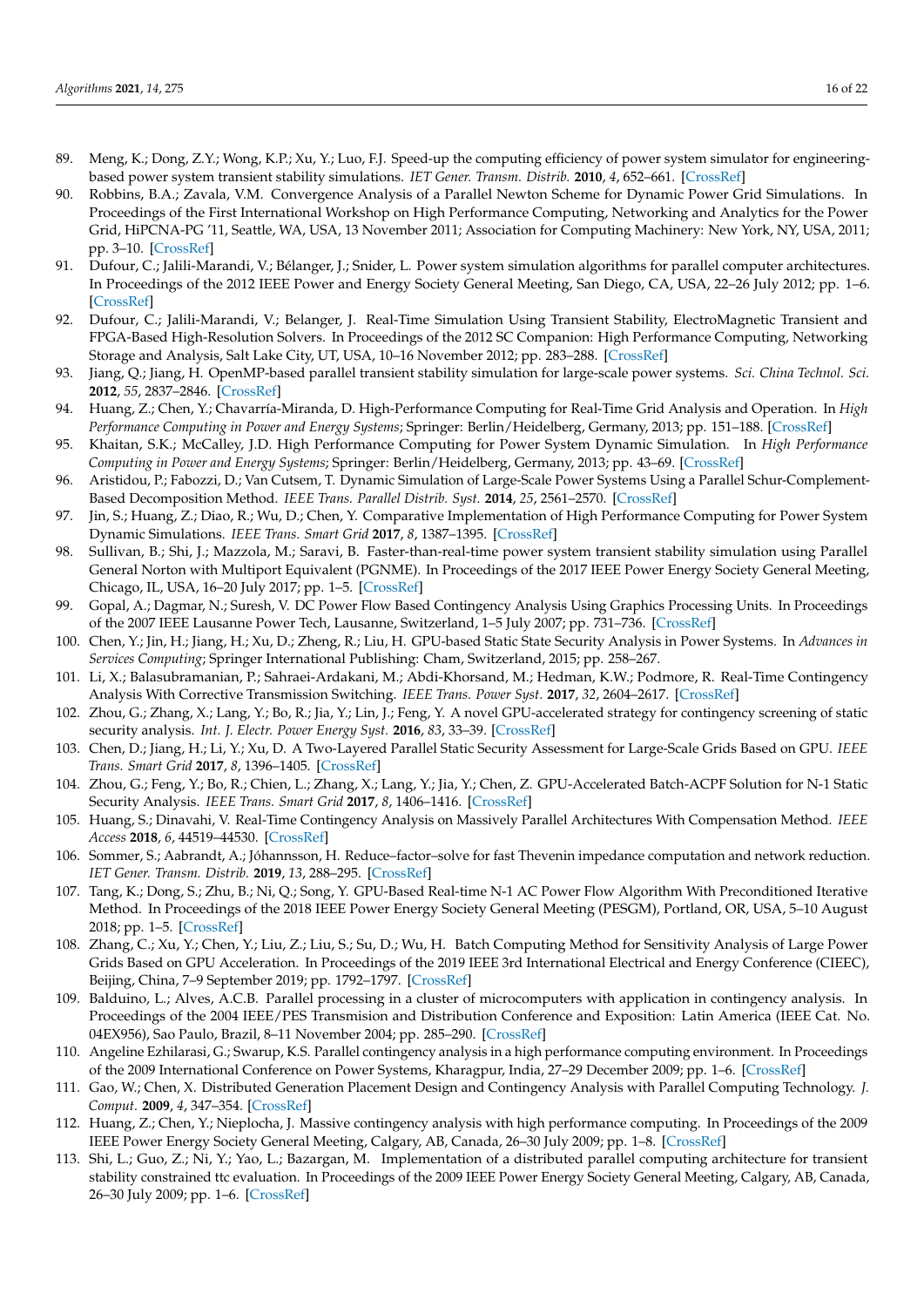- 114. Chen, Y.; Huang, Z.; Chavarría-Miranda, D. Performance evaluation of counter-based dynamic load balancing schemes for massive contingency analysis with different computing environments. In Proceedings of the IEEE PES General Meeting, Minneapolis, MN, USA, 25–29 July 2010; pp. 1–6. [\[CrossRef\]](http://dx.doi.org/10.1109/PES.2010.5589536)
- 115. Jin, S.; Huang, Z.; Chen, Y.; Chavarría-Miranda, D.; Feo, J.; Wong, P.C. A novel application of parallel betweenness centrality to power grid contingency analysis. In Proceedings of the 2010 IEEE International Symposium on Parallel Distributed Processing (IPDPS), Atlanta, GA, USA, 19–23 April 2010; pp. 1–7. [\[CrossRef\]](http://dx.doi.org/10.1109/IPDPS.2010.5470400)
- 116. Mittal, A.; Hazra, J.; Jain, N.; Goyal, V.; Seetharam, D.P.; Sabharwal, Y. Real Time Contingency Analysis for Power Grids. In *Euro-Par 2011 Parallel Processing*; Jeannot, E., Namyst, R., Roman, J., Eds.; Springer: Berlin/Heidelberg, Germany, 2011; pp. 303–315.
- <span id="page-16-6"></span>117. Khaitan, S.K.; McCalley, J.D. Achieving Load-Balancing in Power System Parallel Contingency Analysis Using X10 Programming Language. In Proceedings of the Third ACM SIGPLAN X10 Workshop, X10 '13, Seattle, WA, USA, 20 June 2013; Association for Computing Machinery: New York, NY, USA, 2013; pp. 20–28. [\[CrossRef\]](http://dx.doi.org/10.1145/2481268.2481275)
- 118. Khaitan, S.K.; McCalley, J.D. Dynamic Load Balancing and Scheduling for Parallel Power System Dynamic Contingency Analysis. In *High Performance Computing in Power and Energy Systems*; Springer: Berlin/Heidelberg, Germany, 2013; pp. 189–209. [\[CrossRef\]](http://dx.doi.org/10.1007/978-3-642-32683-7_6)
- 119. Khaitan, S.K.; McCalley, J.D. Parallelizing power system contingency analysis using D programming language. In Proceedings of the 2013 IEEE Power Energy Society General Meeting, Vancouver, BC, Canada, 21–25 July 2013; pp. 1–5. [\[CrossRef\]](http://dx.doi.org/10.1109/PESMG.2013.6672115)
- 120. Khaitan, S.K.; McCalley, J.D.; Somani, A. Proactive task scheduling and stealing in master-slave based load balancing for parallel contingency analysis. *Electr. Power Syst. Res.* **2013**, *103*, 9–15. [\[CrossRef\]](http://dx.doi.org/10.1016/j.epsr.2013.04.005)
- <span id="page-16-7"></span>121. Khaitan, S.K.; McCalley, J.D. SCALE: A hybrid MPI and multithreading based work stealing approach for massive contingency analysis in power systems. *Electr. Power Syst. Res.* **2014**, *114*, 118–125. [\[CrossRef\]](http://dx.doi.org/10.1016/j.epsr.2014.04.017)
- 122. Zhou, G.; Zhao, D.; Zou, K.; Xu, W.; Lv, X.; Wang, Q.; Yin, W. The static security analysis in power system based on Spark Cloud Computing platform. In Proceedings of the 2015 IEEE Innovative Smart Grid Technologies-Asia (ISGT ASIA), Bangkok, Thailand, 3–6 November 2015; pp. 1–6. [\[CrossRef\]](http://dx.doi.org/10.1109/ISGT-Asia.2015.7387102)
- <span id="page-16-0"></span>123. Tuyet-Doan, V.N.; Nguyen, T.T.; Nguyen, M.T.; Lee, J.H.; Kim, Y.H. Self-attention network for partial-discharge diagnosis in gas-insulated switchgear. *Energies* **2020**, *13*, 2102. [\[CrossRef\]](http://dx.doi.org/10.3390/en13082102)
- <span id="page-16-1"></span>124. Tournier, J.; Donde, V.; Li, Z. Potential of General Purpose Graphic Processing Unit for Energy Management System. In Proceedings of the 2011 Sixth International Symposium on Parallel Computing in Electrical Engineering, Luton, UK , 3–7 April 2011; pp. 50–55. [\[CrossRef\]](http://dx.doi.org/10.1109/PARELEC.2011.37)
- <span id="page-16-4"></span>125. Green, R.C.; Wang, L.; Alam, M. Applications and Trends of High Performance Computing for Electric Power Systems: Focusing on Smart Grid. *IEEE Trans. Smart Grid* **2013**, *4*, 922–931. [\[CrossRef\]](http://dx.doi.org/10.1109/TSG.2012.2225646)
- 126. Li, Z.; Zhu, J.; Yang, F. How far is the GPU technology from practical power system applications? In Proceedings of the 2014 IEEE PES General Meeting | Conference Exposition, National Harbor, MD, USA, 27–31 July 2014; pp. 1–5. [\[CrossRef\]](http://dx.doi.org/10.1109/PESGM.2014.6939132)
- 127. Sooknanan, D.J.; Joshi, A. GPU computing using CUDA in the deployment of smart grids. In Proceedings of the 2016 SAI Computing Conference (SAI), London, UK, 13–15 July 2016; pp. 1260–1266. [\[CrossRef\]](http://dx.doi.org/10.1109/SAI.2016.7556141)
- 128. Zheng, C.; Li, D.; Xi, Y.; Wang, X. Hybrid modeling and optimization for Energy Management System of MicroGrid. In Proceedings of the 2016 35th Chinese Control Conference (CCC), Chengdu, China, 27–29 July 2016; pp. 10013–10018. [\[CrossRef\]](http://dx.doi.org/10.1109/ChiCC.2016.7554939)
- 129. Celik, B.; Suryanarayanan, S.; Maciejewski, A.A.; Siegel, H.J.; Sharma, S.; Roche, R. A comparison of three parallel processing methods for a resource allocation problem in the smart grid. In Proceedings of the 2017 North American Power Symposium (NAPS), Morgantown, WV, USA, 17–19 September 2017; pp. 1–6. [\[CrossRef\]](http://dx.doi.org/10.1109/NAPS.2017.8107204)
- 130. Karimipour, H.; Dinavahi, V. On false data injection attack against dynamic state estimation on smart power grids. In Proceedings of the 2017 IEEE International Conference on Smart Energy Grid Engineering (SEGE), Oshawa, ON, Canada, 14–17 August 2017; pp. 388–393. [\[CrossRef\]](http://dx.doi.org/10.1109/SEGE.2017.8052831)
- <span id="page-16-5"></span>131. Capizzi, G.; Sciuto, G.L.; Napoli, C.; Tramontana, E. Advanced and Adaptive Dispatch for Smart Grids by Means of Predictive Models. *IEEE Trans. Smart Grid* **2018**, *9*, 6684–6691. [\[CrossRef\]](http://dx.doi.org/10.1109/TSG.2017.2718241)
- 132. Li, Z.; Yang, F. Advanced Metering Infrastructure and Graphics Processing Unit Technologies in Electric Distribution Networks. In *Electric Distribution Network Management and Control*; Springer: Singapore, 2018; pp. 309–345. [\[CrossRef\]](http://dx.doi.org/10.1007/978-981-10-7001-3_12)
- 133. Liao, C.L.; Lee, S.J.; Chiou, Y.S.; Lee, C.R.; Lee, C.H. Power consumption minimization by distributive particle swarm optimization for luminance control and its parallel implementations. *Expert Syst. Appl.* **2018**, *96*, 479–491. [\[CrossRef\]](http://dx.doi.org/10.1016/j.eswa.2017.11.002)
- <span id="page-16-2"></span>134. Çavdar, I.; Faryad, V. New design of a supervised energy disaggregation model based on the deep neural network for a smart grid. *Energies* **2019**, *12*, 1217. [\[CrossRef\]](http://dx.doi.org/10.3390/en12071217)
- <span id="page-16-3"></span>135. Perumalla, K.S.; Nutaro, J.J.; Yoginath, S.B. Towards High Performance Discrete-Event Simulations of Smart Electric Grids. In Proceedings of the First International Workshop on High Performance Computing, Networking and Analytics for the Power Grid, HiPCNA-PG '11, Seattle, WA, USA, 13 November 2011; Association for Computing Machinery: New York, NY, USA, 2011; pp. 51–58. [\[CrossRef\]](http://dx.doi.org/10.1145/2096123.2096135)
- <span id="page-16-8"></span>136. Baek, J.; Vu, Q.H.; Liu, J.K.; Huang, X.; Xiang, Y. A Secure Cloud Computing Based Framework for Big Data Information Management of Smart Grid. *IEEE Trans. Cloud Comput.* **2015**, *3*, 233–244. [\[CrossRef\]](http://dx.doi.org/10.1109/TCC.2014.2359460)
- 137. Feng, M.; Luo, X.; Frankie, Q.; Zhang, Q.; Litvinov, E. Cloud computing: An innovative IT paradigm to facilitate power system operations. In Proceedings of the 2015 IEEE Power Energy Society General Meeting, Denver, CO, USA, 26–30 July 2015; pp. 1–5. [\[CrossRef\]](http://dx.doi.org/10.1109/PESGM.2015.7286236)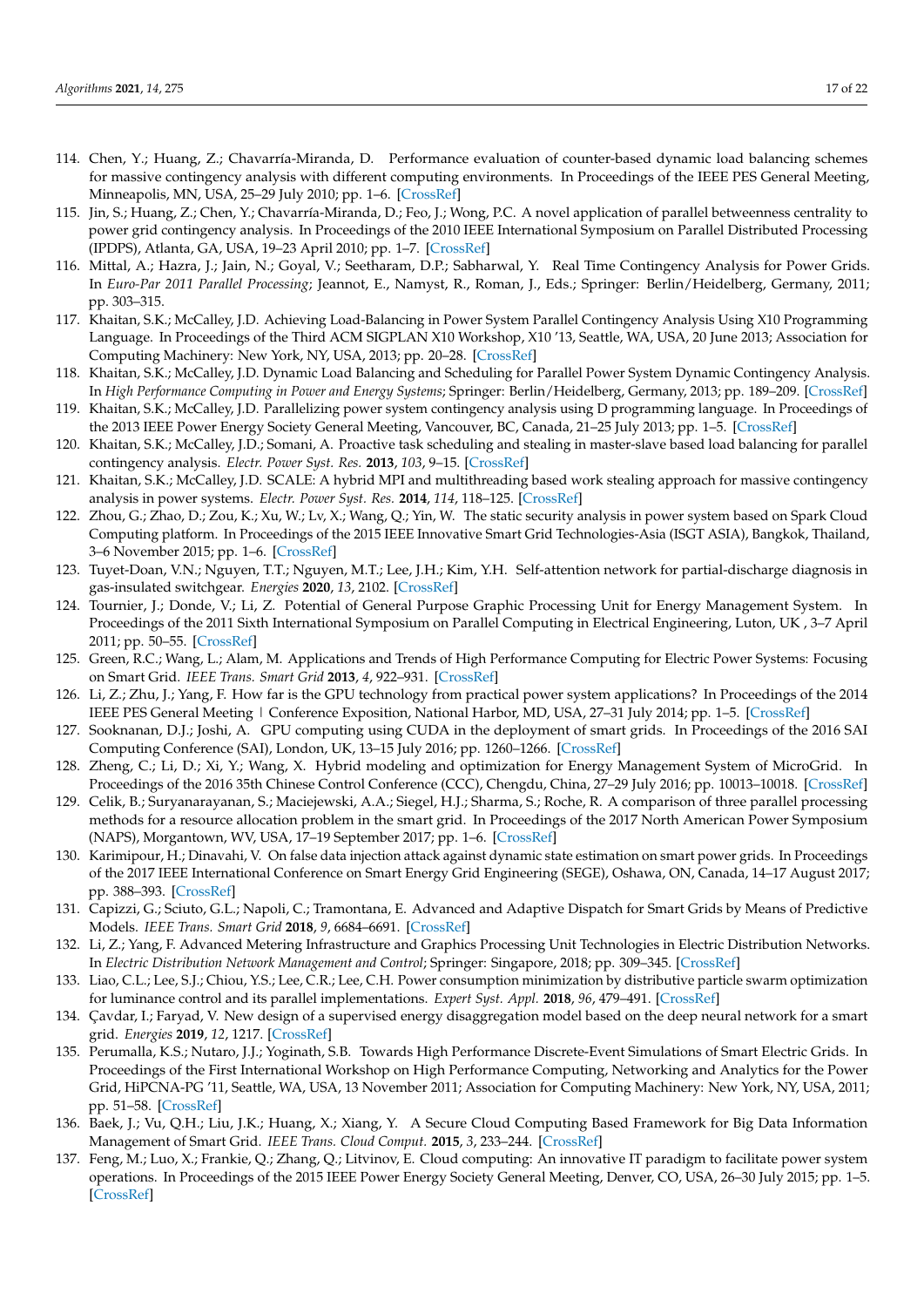- <span id="page-17-7"></span>138. Soares, J.; Ghazvini, M.A.F.; Vale, Z.; de Moura Oliveira, P.B. A multi-objective model for the day-ahead energy resource scheduling of a smart grid with high penetration of sensitive loads. *Appl. Energy* **2016**, *162*, 1074–1088. [\[CrossRef\]](http://dx.doi.org/10.1016/j.apenergy.2015.10.181)
- 139. Hashemi-Dezaki, H.; Hariri, A.M.; Hejazi, M.A. Impacts of load modeling on generalized analytical reliability assessment of smart grid under various penetration levels of wind/solar/non-renewable distributed generations. *Sustain. Energy Grids Netw.* **2019**, *20*, 100246. [\[CrossRef\]](http://dx.doi.org/10.1016/j.segan.2019.100246)
- 140. Ramanan, P.; Yildirim, M.; Chow, E.; Gebraeel, N. An Asynchronous, Decentralized Solution Framework for the Large Scale Unit Commitment Problem. *IEEE Trans. Power Syst.* **2019**, *34*, 3677–3686. [\[CrossRef\]](http://dx.doi.org/10.1109/TPWRS.2019.2909664)
- 141. Zhao, L.; Matsuo, I.B.M.; Zhou, Y.; Lee, W.J. Design of an Industrial IoT-Based Monitoring System for Power Substations. *IEEE Trans. Ind. Appl.* **2019**, *55*, 5666–5674. [\[CrossRef\]](http://dx.doi.org/10.1109/TIA.2019.2940668)
- 142. Dileep, G. A survey on smart grid technologies and applications. *Renew. Energy* **2020**, *146*, 2589–2625. [\[CrossRef\]](http://dx.doi.org/10.1016/j.renene.2019.08.092)
- 143. Elgamal, M.; Korovkin, N.; Elmitwally, A.; Chen, Z. Robust multi-agent system for efficient online energy management and security enforcement in a grid-connected microgrid with hybrid resources. *IET Gener. Transm. Distrib.* **2020**, *14*, 1726–1737. [\[CrossRef\]](http://dx.doi.org/10.1049/iet-gtd.2019.1284)
- 144. Na, U.; Lee, E.K. Fog BEMS: An agent-based hierarchical fog layer architecture for improving scalability in a building energy management system. *Sustainability* **2020**, *12*, 2831. [\[CrossRef\]](http://dx.doi.org/10.3390/su12072831)
- 145. Wang, L.; Zheng, J.H.; Jing, Z.X.; Wu, Q.H. Individual-based distributed parallel optimization for operation of integrated energy systems considering heterogeneous structure. *Int. J. Electr. Power Energy Syst.* **2020**, *118*, 105777. [\[CrossRef\]](http://dx.doi.org/10.1016/j.ijepes.2019.105777)
- <span id="page-17-0"></span>146. Zahmatkesh, H.; Al-Turjman, F. Fog computing for sustainable smart cities in the IoT era: Caching techniques and enabling technologies-an overview. *Sustain. Cities Soc.* **2020**, *59*, 102139. [\[CrossRef\]](http://dx.doi.org/10.1016/j.scs.2020.102139)
- <span id="page-17-1"></span>147. Papadakis, S.E.; Bakrtzis, A.G. A GPU accelerated PSO with application to Economic Dispatch problem. In Proceedings of the 2011 16th International Conference on Intelligent System Applications to Power Systems, Hersonissos, Greece, 25–28 September 2011; pp. 1–6. [\[CrossRef\]](http://dx.doi.org/10.1109/ISAP.2011.6082162)
- 148. Rakai, L.; Rosehart, W. GPU-Accelerated Solutions to Optimal Power Flow Problems. In Proceedings of the 2014 47th Hawaii International Conference on System Sciences, Waikoloa, HI, USA, 6–9 January 2014; pp. 2511–2516. [\[CrossRef\]](http://dx.doi.org/10.1109/HICSS.2014.315)
- 149. de Oliveira, L.B.; Marcelino, C.G.; Milanés, A.; Almeida, P.E.; Carvalho, L.M. A successful parallel implementation of NSGA-II on GPU for the energy dispatch problem on hydroelectric power plants. In Proceedings of the 2016 IEEE Congress on Evolutionary Computation (CEC), Vancouver, BC, Canada, 24–29 July 2016; pp. 4305–4312. [\[CrossRef\]](http://dx.doi.org/10.1109/CEC.2016.7744337)
- <span id="page-17-6"></span>150. Roberge, V.; Tarbouchi, M.; Okou, F. Optimal power flow based on parallel metaheuristics for graphics processing units. *Electr. Power Syst. Res.* **2016**, *140*, 344–353. [\[CrossRef\]](http://dx.doi.org/10.1016/j.epsr.2016.06.006)
- 151. Yahyaoui, H.; Dekdouk, A.; Krichen, S. Graphic-based optimal network reconfiguration in CPU/GPU architectures using AGA-LS metaheuristics. In Proceedings of the 2016 IEEE International Conference on Power System Technology (POWERCON), Melaka, Malaysia, 28–29 November 2016.
- 152. Beliˇc, E.; Lukaˇc, N.; Deželak, K.; Žalik, B.; Štumberger, G. GPU-Based Online Optimization of Low Voltage Distribution Network Operation. *IEEE Trans. Smart Grid* **2017**, *8*, 1460–1468. [\[CrossRef\]](http://dx.doi.org/10.1109/TSG.2017.2672784)
- 153. Fioretto, F.; Yeoh, W.; Pontelli, E.; Ma, Y.; Ranade, S.J. A Distributed Constraint Optimization (DCOP) Approach to the Economic Dispatch with Demand Response. In Proceedings of the 16th Conference on Autonomous Agents and MultiAgent Systems, São Paulo, Brazil, 8–12 May 2017.
- 154. Huang, S.; Dinavahi, V. GPU-based parallel real-time volt/var optimisation for distribution network considering distributed generators. *IET Gener. Transm. Distrib.* **2018**, *12*, 4472–4481. [\[CrossRef\]](http://dx.doi.org/10.1049/iet-gtd.2017.1887)
- <span id="page-17-2"></span>155. Araújo, I.; Tadaiesky, V.; Cardoso, D.; Fukuyama, Y.; Santana, Á. Simultaneous parallel power flow calculations using hybrid CPU-GPU approach. *Int. J. Electr. Power Energy Syst.* **2019**, *105*, 229–236. [\[CrossRef\]](http://dx.doi.org/10.1016/j.ijepes.2018.08.033)
- <span id="page-17-3"></span>156. Baldick, R.; Kim, B.H.; Chase, C.; Luo, Y. A fast distributed implementation of optimal power flow. *IEEE Trans. Power Syst.* **1999**, *14*, 858–864. [\[CrossRef\]](http://dx.doi.org/10.1109/59.780896)
- 157. Lo, C.H.; Chung, C.Y.; Nguyen, D.H.M.; Wong, K.P. Parallel evolutionary programming for optimal power flow. In Proceedings of the 2004 IEEE International Conference on Electric Utility Deregulation, Hong Kong, China, 5–8 April 2004.
- 158. Kim, J.; Jeong, H.M.; Lee, H.S.; Park, J.H. PC Cluster based Parallel PSO Algorithm for Optimal Power Flow. In Proceedings of the 2007 International Conference on Intelligent Systems Applications to Power Systems, Kaohsiung, Taiwan, 4–8 November 2007.
- 159. Liu, K.; Li, Y.; Sheng, W. The decomposition and computation method for distributed optimal power flow based on message passing interface (MPI). *Int. J. Electr. Power Energy Syst.* **2011**, *33*, 1185–1193. [\[CrossRef\]](http://dx.doi.org/10.1016/j.ijepes.2011.01.032)
- 160. Kraning, M.; Chu, E.; Lavaei, J.; Boyd, S.P. Dynamic Network Energy Management via Proximal Message Passing. *Found. Trends Optim.* **2014**, *1*, 73–126. [\[CrossRef\]](http://dx.doi.org/10.1561/2400000002)
- 161. Ye, C.; Huang, M.X. Multi-Objective Optimal Power Flow Considering Transient Stability Based on Parallel NSGA-II. *IEEE Trans. Power Syst.* **2015**, *30*, 857–866. [\[CrossRef\]](http://dx.doi.org/10.1109/TPWRS.2014.2339352)
- 162. Grisales-Noreña, L.; Gonzalez Montoya, D.; Ramos-Paja, C.A. Optimal sizing and location of distributed generators based on PBIL and PSO techniques. *Energies* **2018**, *11*, 1018. [\[CrossRef\]](http://dx.doi.org/10.3390/en11041018)
- <span id="page-17-4"></span>163. Grisales-Noreña, L.; Montoya, O.D.; Ramos-Paja, C.A. An energy management system for optimal operation of BSS in DC distributed generation environments based on a parallel PSO algorithm. *J. Energy Storage* **2020**, *29*, 101488. [\[CrossRef\]](http://dx.doi.org/10.1016/j.est.2020.101488)
- <span id="page-17-5"></span>164. Ujaldon, M. Using GPUs for accelerating electromagnetic simulations. *Appl. Comput. Electromagn. Soc. J.* **2010**, *25*, 294–302.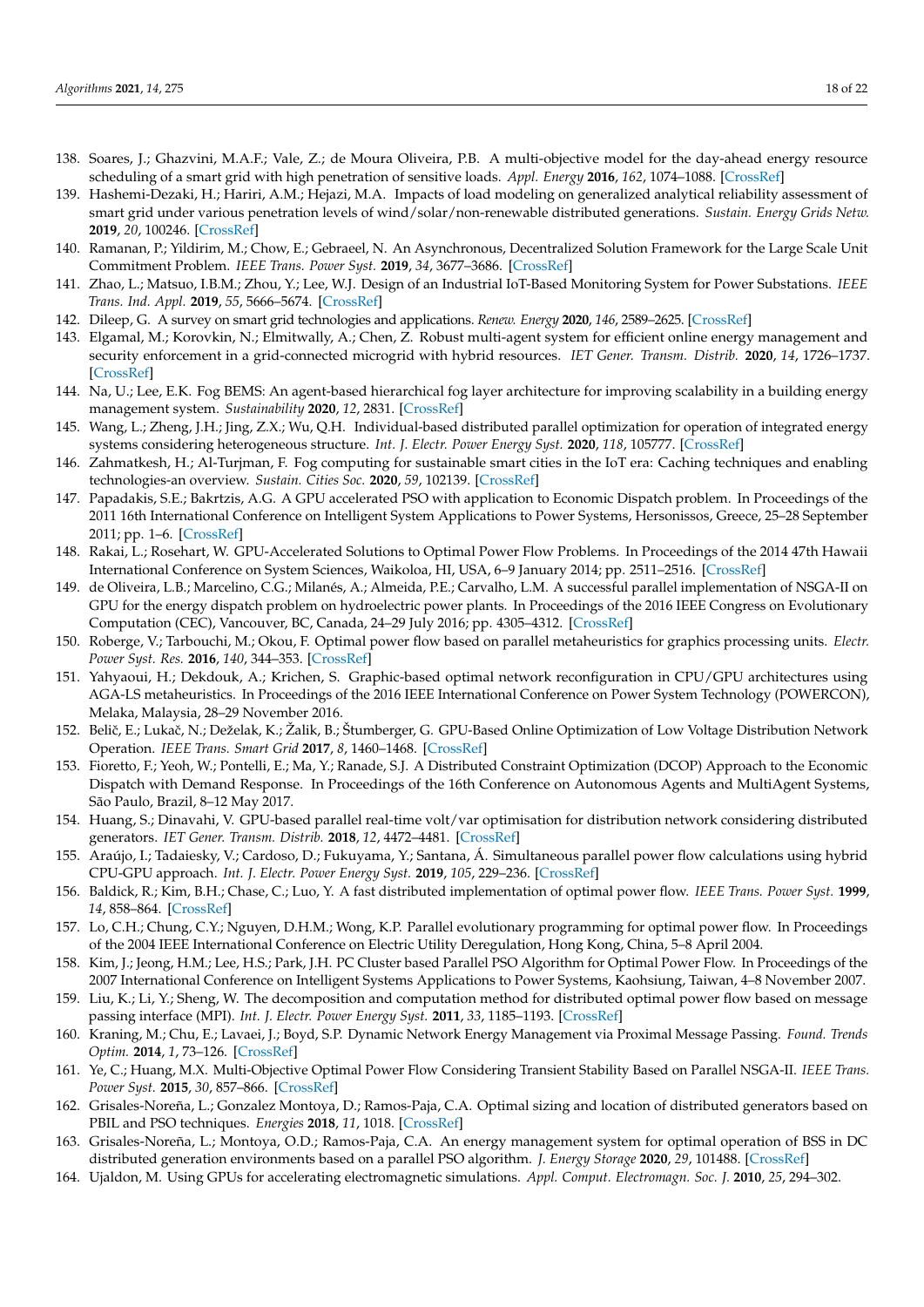- 165. Debnath, J.K.; Fung, W.K.; Gole, A.M.; Filizadeh, S. Simulation of large-scale electrical power networks on graphics processing units. In Proceedings of the 2011 IEEE Electrical Power and Energy Conference, Detroit, MA, USA, 24–28 July 2011.
- 166. Kumar Debnath, J.; Fung, W.K.; Gole, A.M.; Filizadeh, S. Electromagnetic transient simulation of large-scale electrical power networks using graphics processing units. In Proceedings of the 2012 25th IEEE Canadian Conference on Electrical and Computer Engineering (CCECE), Montreal, QC, Canada, 29 April–2 May 2012.
- 167. Song, Y.; Chen, Y.; Yu, Z.; Huang, S.; Chen, L. A fine-grained parallel EMTP algorithm compatible to graphic processing units. In Proceedings of the 2014 IEEE PES General Meeting | Conference Exposition, National Harbor, MD, USA, 27–31 July 2014
- <span id="page-18-2"></span>168. Zhou, Z.; Dinavahi, V. Parallel Massive-Thread Electromagnetic Transient Simulation on GPU. *IEEE Trans. Power Deliv.* **2014**, *29*, 1045–1053. [\[CrossRef\]](http://dx.doi.org/10.1109/TPWRD.2013.2297119)
- 169. Debnath, J.K.; Gole, A.M.; Fung, W.K. Graphics-Processing-Unit-Based Acceleration of Electromagnetic Transients Simulation. *IEEE Trans. Power Deliv.* **2016**, *31*, 2036–2044. [\[CrossRef\]](http://dx.doi.org/10.1109/TPWRD.2015.2492983)
- 170. Zhao, J.; Liu, J.; Li, P.; Fu, X.; Song, G.; Wang, C. GPU based parallel matrix exponential algorithm for large scale power system electromagnetic transient simulation. In Proceedings of the 2016 IEEE Innovative Smart Grid Technologies-Asia (ISGT-Asia), Melbourne, Australia, 28 November–1 December 2016.
- <span id="page-18-3"></span>171. Song, Y.; Chen, Y.; Huang, S.; Xu, Y.; Yu, Z.; Marti, J.R. Fully GPU-based electromagnetic transient simulation considering large-scale control systems for system-level studies. *IET Gener. Transm. Distrib.* **2017**, *11*, 2840–2851. [\[CrossRef\]](http://dx.doi.org/10.1049/iet-gtd.2016.2078)
- 172. Zhou, Z.; Dinavahi, V. Fine-Grained Network Decomposition for Massively Parallel Electromagnetic Transient Simulation of Large Power Systems. *IEEE Power Energy Technol. Syst. J.* **2017**, *4*, 51–64. [\[CrossRef\]](http://dx.doi.org/10.1109/JPETS.2017.2732360)
- 173. Song, Y.; Chen, Y.; Huang, S.; Xu, Y.; Yu, Z.; Xue, W. Efficient GPU-Based Electromagnetic Transient Simulation for Power Systems With Thread-Oriented Transformation and Automatic Code Generation. *IEEE Access* **2018**, *6*, 25724–25736. [\[CrossRef\]](http://dx.doi.org/10.1109/ACCESS.2018.2833506)
- 174. Lin, N.; Dinavahi, V. Parallel High-Fidelity Electromagnetic Transient Simulation of Large-Scale Multi-Terminal DC Grids. *IEEE Power Energy Technol. Syst. J.* **2019**, *6*, 59–70. [\[CrossRef\]](http://dx.doi.org/10.1109/JPETS.2018.2881483)
- 175. Lin, N.; Dinavahi, V. Variable Time-Stepping Modular Multilevel Converter Model for Fast and Parallel Transient Simulation of Multiterminal DC Grid. *IEEE Trans. Ind. Electron.* **2019**, *66*, 6661–6670. [\[CrossRef\]](http://dx.doi.org/10.1109/TIE.2018.2880671)
- 176. Yao, S.; Zhang, S.; Guo, W. Electromagnetic transient parallel simulation optimisation based on GPU. *J. Eng.* **2019**, *2019*, 1737–1742. [\[CrossRef\]](http://dx.doi.org/10.1049/joe.2018.8587)
- <span id="page-18-0"></span>177. Shu, D.; Wei, Y.; Dinavahi, V.; Wang, K.; Yan, Z.; Li, X. Cosimulation of Shifted-Frequency/Dynamic Phasor and Electromagnetic Transient Models of Hybrid LCC-MMC DC Grids on Integrated CPU–GPUs. *IEEE Trans. Ind. Electron.* **2020**, *67*, 6517–6530. [\[CrossRef\]](http://dx.doi.org/10.1109/TIE.2019.2937044)
- <span id="page-18-1"></span>178. DeLeon, R.; Felzien, K.; Senocak, I. Toward a gpu-accelerated immersed boundary method for wind forecasting over complex terrain. In *Fluids Engineering Division (Publication)*; American Society of Mechanical Engineers: New York, NY, USA, 2012; Volume 1, pp. 1385–1394. [\[CrossRef\]](http://dx.doi.org/10.1115/FEDSM2012-72145)
- <span id="page-18-4"></span>179. Lukaˇc, N.; Žalik, B. GPU-based roofs' solar potential estimation using LiDAR data. *Comput. Geosci.* **2013**, *52*, 34–41. [\[CrossRef\]](http://dx.doi.org/10.1016/j.cageo.2012.10.010)
- 180. Bonanno, F.; Sciuto, G.L.; Napoli, C.; Pappalardo, G.; Tramontana, E. A novel cloud-distributed toolbox for optimal energy dispatch management from renewables in IGSs by using WRNN predictors and GPU parallel solutions. In Proceedings of the 2014 International Symposium on Power Electronics, Electrical Drives, Automation and Motion, Ischia, Italy, 18–20 June 2014; pp. 1077–1084. [\[CrossRef\]](http://dx.doi.org/10.1109/SPEEDAM.2014.6872127)
- 181. Gao, H.; Chen, Y.; Xu, Y.; Yu, Z.; Chen, L. A GPU-based parallel simulation platform for large-scale wind farm integration. In Proceedings of the 2014 IEEE PES T D Conference and Exposition, National Harbor, MD, USA, 27-31 July 2014; pp. 1–5. [\[CrossRef\]](http://dx.doi.org/10.1109/TDC.2014.6863283)
- 182. Morales-Aguilar, E.; Ramirez, A.; Matar, M. Multi-frequency sweeping method for periodic steady-state computations on the graphics processor unit. *Electr. Power Syst. Res.* **2015**, *121*, 295–301. [\[CrossRef\]](http://dx.doi.org/10.1016/j.epsr.2014.11.009)
- 183. Liu, M.; Liu, G.; Zhao, G.; Li, Z.; Zhao, S.; Guo, C.; Chu, Z. A GPU-Based Lagrange Multiplier Optimization for Dynamic Economic Dispatch Aiming to Reduce Wind Power Curtailment. In *IOP Conference Series: Materials Science and Engineering*; IOP Publishing: Bristol, UK, 2018.
- 184. Perera, A.T.D.; Wickramasinghe, P.U.; Scartezzini, J.L.; Nik, V.M. Integrating Renewable Energy Technologies into Distributed Energy Systems Maintaining System Flexibility. In Proceedings of the 2018 5th International Symposium on Environment-Friendly Energies and Applications (EFEA), Rome, Italy, 24–26 September 2018 [\[CrossRef\]](http://dx.doi.org/10.1109/EFEA.2018.8617046)
- 185. Abdelaziz, M.; Moradzadeh, M. Monte-Carlo simulation based multi-objective optimum allocation of renewable distributed generation using OpenCL. *Electr. Power Syst. Res.* **2019**, *170*, 81–91. [\[CrossRef\]](http://dx.doi.org/10.1016/j.epsr.2019.01.012)
- 186. Kang, D.; Youn, C.H. Real-Time Control for Power Cost Efficient Deep Learning Processing With Renewable Generation. *IEEE Access* **2019**, *7*, 114909–114922. [\[CrossRef\]](http://dx.doi.org/10.1109/ACCESS.2019.2935389)
- 187. Liang, L.; Hou, Y.; Hill, D. J. GPU-Based Enumeration Model Predictive Control of Pumped Storage to Enhance Operational Flexibility. *IEEE Trans. Smart Grid* **2019**, *10*, 5223–5233. [\[CrossRef\]](http://dx.doi.org/10.1109/TSG.2018.2879226)
- 188. Lin, N.; Dinavahi, V. Exact Nonlinear Micromodeling for Fine-Grained Parallel EMT Simulation of MTDC Grid Interaction With Wind Farm. *IEEE Trans. Ind. Electron.* **2019**, *66*, 6427–6436. [\[CrossRef\]](http://dx.doi.org/10.1109/TIE.2018.2860566)
- 189. Hu, T.; Wu, W.; Guo, Q.; Sun, H.; Shi, L.; Shen, X. Very short-term spatial and temporal wind power forecasting: A deep learning approach. *CSEE J. Power Energy Syst.* **2020**, *6*, 434–443. [\[CrossRef\]](http://dx.doi.org/10.17775/CSEEJPES.2018.00010)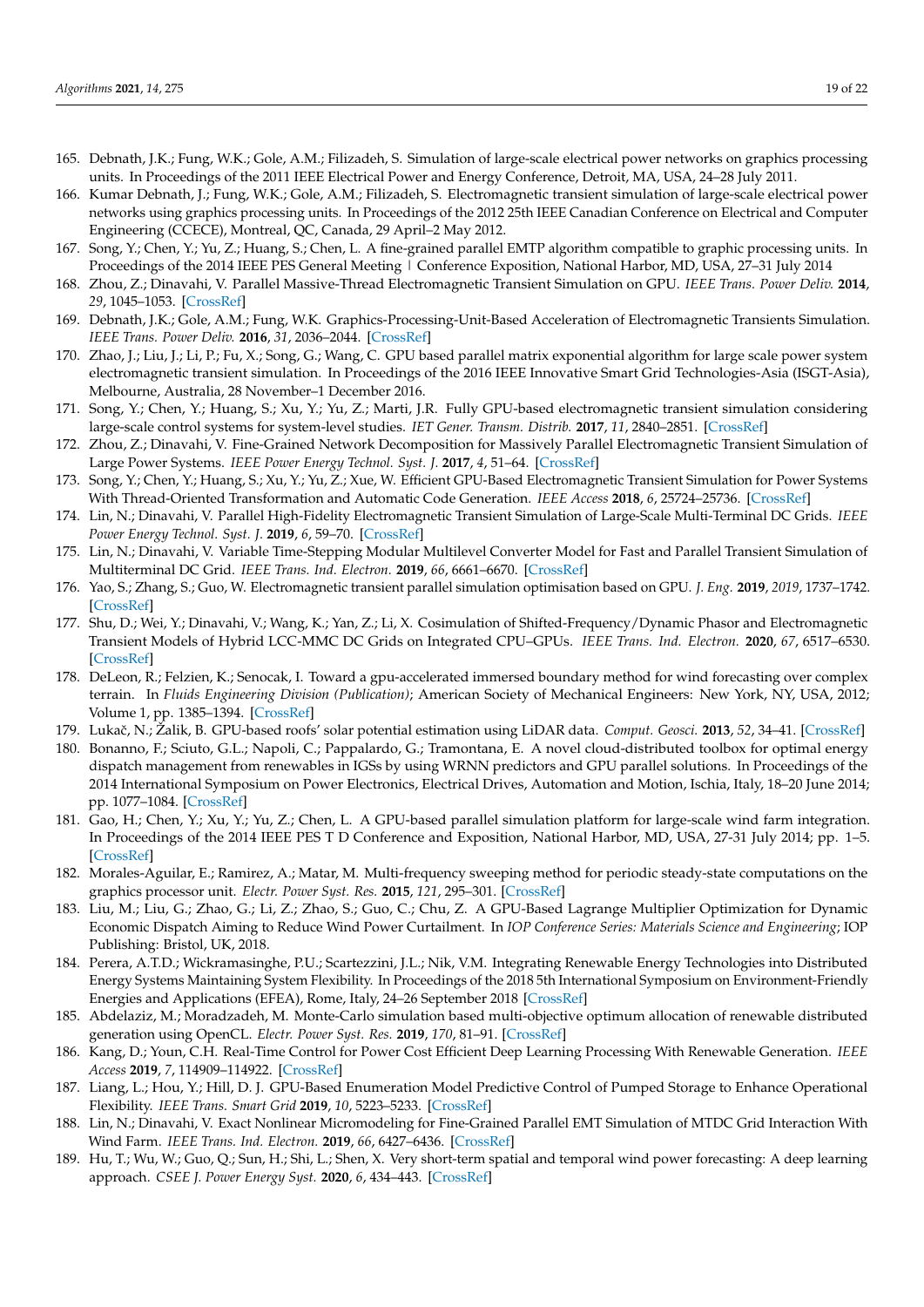- <span id="page-19-0"></span>190. Lin, N.; Cao, S.; Dinavahi, V. Comprehensive Modeling of Large Photovoltaic Systems for Heterogeneous Parallel Transient Simulation of Integrated AC/DC Grid. *IEEE Trans. Energy Convers.* **2020**, *35*, 917–927. [\[CrossRef\]](http://dx.doi.org/10.1109/TEC.2020.2966729)
- <span id="page-19-1"></span>191. Cisneros-Magaña, R.; Medina, A.; Dinavahi, V. Parallel Kalman filter based time-domain harmonic state estimation. In Proceedings of the 2013 North American Power Symposium (NAPS), Manhattan, NY, USA, 22–24 September 2013. [\[CrossRef\]](http://dx.doi.org/10.1109/NAPS.2013.6666831)
- 192. Karimipour, H.; Dinavahi, V. Accelerated parallel WLS state estimation for large-scale power systems on GPU. In Proceedings of the 2013 North American Power Symposium (NAPS), Manhattan, NY, USA, 22–24 September 2013. [\[CrossRef\]](http://dx.doi.org/10.1109/NAPS.2013.6666827)
- 193. Karimipour, H.; Dinavahi, V. On detailed synchronous generator modeling for massively parallel dynamic state estimation. In Proceedings of the 2014 North American Power Symposium (NAPS), Pullman, WA, USA, 7–9 September 2014; pp. 1–6. [\[CrossRef\]](http://dx.doi.org/10.1109/NAPS.2014.6965417)
- <span id="page-19-9"></span>194. Karimipour, H.; Dinavahi, V. Extended Kalman Filter-Based Parallel Dynamic State Estimation. *IEEE Trans. Smart Grid* **2015**, *6*, 1539–1549. [\[CrossRef\]](http://dx.doi.org/10.1109/TSG.2014.2387169)
- 195. Rahman, M.A.; Venayagamoorthy, G.K. Dishonest Gauss Newton method based power system state estimation on a GPU. In Proceedings of the 2016 Clemson University Power Systems Conference (PSC), Clemson, SC, USA, 8–11 March 2016; pp. 1–6. [\[CrossRef\]](http://dx.doi.org/10.1109/PSC.2016.7462826)
- 196. Rahman, M.A.; Venayagamoorthy, G.K. Convergence of the Fast State Estimation for Power Systems. *SAIEE Afr. Res. J.* **2017**, *108*, 117–127. [\[CrossRef\]](http://dx.doi.org/10.23919/SAIEE.2017.8531523)
- 197. Xia, Y.; Chen, Y.; Ren, Z.; Huang, S.; Wang, M.; L, M. State estimation for large-scale power systems based on hybrid CPU-GPU platform. In Proceedings of the 2017 IEEE Conference on Energy Internet and Energy System Integration (EI2), Beijing, China, 26–28 November 2017. [\[CrossRef\]](http://dx.doi.org/10.1109/EI2.2017.8245566)
- 198. Cisneros-Magaña, R.; Medina, A.; Dinavahi, V.; Ramos-Paz, A. Time-Domain Power Quality State Estimation Based on Kalman Filter Using Parallel Computing on Graphics Processing Units. *IEEE Access* **2018**, *6*, 21152–21163. [\[CrossRef\]](http://dx.doi.org/10.1109/ACCESS.2018.2823721)
- <span id="page-19-2"></span>199. Cao, Z.; Wang, Y.; Chu, C.C.; Gadh, R. Robust pseudo-measurement modeling for three-phase distribution systems state estimation. *Electr. Power Syst. Res.* **2020**, *180*, 106138. [\[CrossRef\]](http://dx.doi.org/10.1016/j.epsr.2019.106138)
- <span id="page-19-3"></span>200. Jeong, H.; Lee, H.S.; Park, J.H. Application of parallel particle swarm optimization on power system state estimation. In Proceedings of the 2009 Transmission Distribution Conference Exposition: Asia and Pacific, Seoul, Korea, 26–30 October 2009; pp. 1–4. [\[CrossRef\]](http://dx.doi.org/10.1109/TD-ASIA.2009.5356917)
- <span id="page-19-4"></span>201. Korres, G.N.; Tzavellas, A.; Galinas, E. A distributed implementation of multi-area power system state estimation on a cluster of computers. *Electr. Power Syst. Res.* **2013**, *102*, 20–32. [\[CrossRef\]](http://dx.doi.org/10.1016/j.epsr.2013.04.002)
- <span id="page-19-5"></span>202. Garcia, N.; Olmos, R.C. GPU-accelerated Poincaré map method for harmonic-oriented analyses of power systems. In Proceedings of the 2013 IEEE Power Energy Society General Meeting, Vancouver, BC, Canada, 21–25 July 2013; pp. 1–5. [\[CrossRef\]](http://dx.doi.org/10.1109/PESMG.2013.6672484)
- 203. Yang, K.; Li, H.; Huang, Y.; Zhang, Q.; Zhao, G. GPU-accelerated particle swarm optimization for selective harmonic elimination in multilevel converters with unequal DC levels. In Proceedings of the IECON 2017-43rd Annual Conference of the IEEE Industrial Electronics Society, Beijing, China, 29 October–1 November 2017; pp. 1186–1191. [\[CrossRef\]](http://dx.doi.org/10.1109/IECON.2017.8216202)
- 204. Balouji, E.; Salor, Ö.; Ermis, M. Exponential Smoothing of Multiple Reference Frame Components With GPUs for Real-Time Detection of Time-Varying Harmonics and Interharmonics of EAF Currents. *IEEE Trans. Ind. Appl.* **2018**, *54*, 6566–6575. [\[CrossRef\]](http://dx.doi.org/10.1109/TIA.2018.2849059)
- 205. Severoğlu, N.; Salor, Ö. Harmonic analysis in power systems using convolutional neural networks. In Proceedings of the 2018 26th Signal Processing and Communications Applications Conference (SIU), Izmir, Turkey, 2–5 May 2018; pp. 1–4. [\[CrossRef\]](http://dx.doi.org/10.1109/SIU.2018.8404518)
- 206. Balouji, E.; Bäckström, K.; McKelvey, T.; Salor, Ö. Deep Learning Based Harmonics and Interharmonics Pre-Detection Designed for Compensating Significantly Time-varying EAF Currents. *IEEE Trans. Ind. Appl.* **2020**, *56*, 3250–3260. [\[CrossRef\]](http://dx.doi.org/10.1109/TIA.2020.2976722)
- 207. Uz-Logoglu, E.; Salor, Ö.; Ermis, M. Real-Time Detection of Interharmonics and Harmonics of AC Electric Arc Furnaces on GPU Framework. *IEEE Trans. Ind. Appl.* **2019**, *55*, 6613–6623. [\[CrossRef\]](http://dx.doi.org/10.1109/TIA.2019.2928499)
- <span id="page-19-10"></span>208. Qiu, W.; Tang, Q.; Liu, J.; Teng, Z.; Yao, W. Power Quality Disturbances Recognition Using Modified S Transform and Parallel Stack Sparse Auto-encoder. *Electr. Power Syst. Res.* **2019**, *174*, 105876. [\[CrossRef\]](http://dx.doi.org/10.1016/j.epsr.2019.105876)
- <span id="page-19-6"></span>209. Solis-Munoz, F.; Osornio-Rios, R.A.; Romero-Troncoso, R.J.; Jaen-Cuellar, A.Y. Differential evolution implementation for Power Quality Disturbances monitoring using OpenCL. *Adv. Electr. Comput. Eng.* **2019**, *19*, 13–22. [\[CrossRef\]](http://dx.doi.org/10.4316/AECE.2019.02002)
- <span id="page-19-7"></span>210. Ma, J.; Man, K.L.; Ting, T.O.; Zhang, N.; Guan, S.U.; Wong, P.W.H. Accelerating Parameter Estimation for Photovoltaic Models via Parallel Particle Swarm Optimization. In Proceedings of the 2014 International Symposium on Computer, Consumer and Control, Taichung, Taiwan, 10–12 June 2014; pp. 175–178. [\[CrossRef\]](http://dx.doi.org/10.1109/IS3C.2014.56)
- <span id="page-19-11"></span>211. Liu, Z.; Li, X.; Wu, L.; Zhou, S.; Liu, K. GPU-Accelerated Parallel Coevolutionary Algorithm for Parameters Identification and Temperature Monitoring in Permanent Magnet Synchronous Machines. *IEEE Trans. Ind. Inform.* **2015**, *11*, 1220–1230. [\[CrossRef\]](http://dx.doi.org/10.1109/TII.2015.2424073)
- 212. Liu, Z.; Wei, H.; Zhong, Q.; Liu, K.; Li, X. GPU Implementation of DPSO-RE Algorithm for Parameters Identification of Surface PMSM Considering VSI Nonlinearity. *IEEE J. Emerg. Sel. Top. Power Electron.* **2017**, *5*, 1334–1345. [\[CrossRef\]](http://dx.doi.org/10.1109/JESTPE.2017.2690688)
- 213. Klimeš, L.; Mauder, T.; Charvát, P.; Štětina, J. Front tracking in modelling of latent heat thermal energy storage: Assessment of accuracy and efficiency, benchmarking and GPU-based acceleration. *Energy* **2018**, *155*, 297–311. [\[CrossRef\]](http://dx.doi.org/10.1016/j.energy.2018.05.017)
- 214. Wang, L.; Zhang, Z.; Huang, C.; Tsui, K.L. A GPU-accelerated parallel Jaya algorithm for efficiently estimating Li-ion battery model parameters. *Appl. Soft Comput.* **2018**, *65*, 12–20. [\[CrossRef\]](http://dx.doi.org/10.1016/j.asoc.2017.12.041)
- <span id="page-19-8"></span>215. Yüzügüler, A.C.; Moga, A.; Franke, C. Towards Commoditizing Simulations of System Models Using Recurrent Neural Networks. In Proceedings of the 2018 IEEE International Conference on Communications, Control, and Computing Technologies for Smart Grids (SmartGridComm), Aalborg, Denmark, 29–31 October 2018; pp. 1–6. [\[CrossRef\]](http://dx.doi.org/10.1109/SmartGridComm.2018.8587599)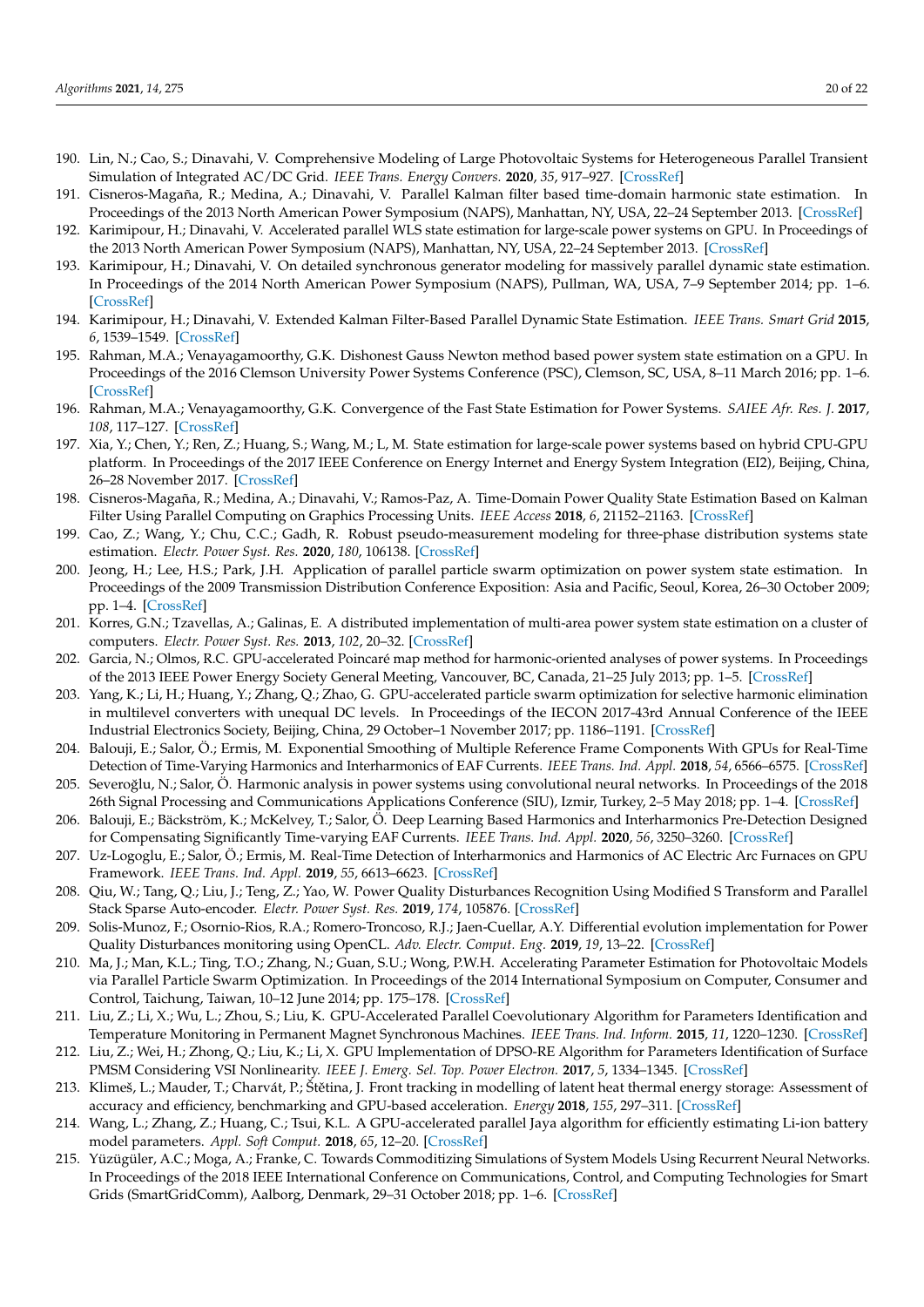- <span id="page-20-0"></span>216. Ma, J.; Man, K.L.; Guan, S.U.; Ting, T.O.; Wong, P.W.H. Parameter estimation of photovoltaic model via parallel particle swarm optimization algorithm. *Int. J. Energy Res.* **2016**, *40*, 343–352. [\[CrossRef\]](http://dx.doi.org/10.1002/er.3359)
- <span id="page-20-1"></span>217. Schwarzer, V.; Ghorbani, R. New opportunities for large-scale design optimization of electric vehicles using GPU technology. In Proceedings of the 2011 IEEE Vehicle Power and Propulsion Conference, Chicago, IL, USA, 6–9 September 2011; pp. 1–6. [\[CrossRef\]](http://dx.doi.org/10.1109/VPPC.2011.6043051)
- 218. Sánchez, L.; Otero, J.; Couso, I.; Blanco, C. Battery diagnosis for electrical vehicles through semi-physical fuzzy models. In Proceedings of the 2016 IEEE International Conference on Fuzzy Systems (FUZZ-IEEE), Vancouver, BC, Canada, 24–29 July 2016; pp. 416–423. [\[CrossRef\]](http://dx.doi.org/10.1109/FUZZ-IEEE.2016.7737717)
- 219. Schambers, A.; Eavis-O'Quinn, M.; Roberge, V.; Tarbouchi, M. Route planning for electric vehicle efficiency using the Bellman-Ford algorithm on an embedded GPU. In Proceedings of the 2018 4th International Conference on Optimization and Applications (ICOA), Mohammedia, Morocco, 26–27 April 2018; pp. 1–6. [\[CrossRef\]](http://dx.doi.org/10.1109/ICOA.2018.8370584)
- <span id="page-20-2"></span>220. Roberge, V.; Tarbouchi, M.; Noureldin, A. Integrated Motor Optimization and Route Planning for Electric Vehicle using Embedded GPU System. In Proceedings of the 2019 5th International Conference on Optimization and Applications (ICOA), Kenitra, Morocco, 25–26 April 2019; pp. 1–6. [\[CrossRef\]](http://dx.doi.org/10.1109/ICOA.2019.8727682)
- <span id="page-20-3"></span>221. Abdelaziz, M. GPU-OpenCL accelerated probabilistic power flow analysis using Monte-Carlo simulation. *Electr. Power Syst. Res.* **2017**, *147*, 70–72. [\[CrossRef\]](http://dx.doi.org/10.1016/j.epsr.2017.02.022)
- 222. Abdelaziz, M.M.A. OpenCL-Accelerated Probabilistic Power Flow for Active Distribution Networks. *IEEE Trans. Sustain. Energy* **2018**, *9*, 1255–1264. [\[CrossRef\]](http://dx.doi.org/10.1109/TSTE.2017.2781148)
- <span id="page-20-4"></span>223. Zhou, G.; Bo, R.; Chien, L.; Zhang, X.;Yang, S.; Su, D. GPU-Accelerated Algorithm for Online Probabilistic Power Flow. *IEEE Trans. Power Syst.* **2018**, *33*, 1132–1135. [\[CrossRef\]](http://dx.doi.org/10.1109/TPWRS.2017.2756339)
- <span id="page-20-5"></span>224. Cui, T.; Franchetti, F. A multi-core high performance computing framework for probabilistic solutions of distribution systems. In Proceedings of the 2012 IEEE Power and Energy Society General Meeting, San Diego, CA, USA, 22–26 July 2012; pp. 1–6. [\[CrossRef\]](http://dx.doi.org/10.1109/PESGM.2012.6344987)
- <span id="page-20-6"></span>225. Borges, C.L.T.; Alves, J.M. Power System Real Time Operation based on Security Constrained Optimal Power Flow and Distributed Processing. In Proceedings of the 2007 IEEE Lausanne Power Tech, Lausanne, Switzerland, 1–5 July 2007; pp. 960–965. [\[CrossRef\]](http://dx.doi.org/10.1109/PCT.2007.4538445)
- 226. Thitithamrongchai, C.; Eua-Arporn, B. Security-constrained Optimal Power Flow: A Parallel Self-adaptive Differential Evolution Approach. *Electr. Power Compon. Syst.* **2008**, *36*, 280–298. [\[CrossRef\]](http://dx.doi.org/10.1080/15325000701603942)
- <span id="page-20-21"></span>227. Li, Y.; McCalley, J.D. Decomposed SCOPF for Improving Efficiency. *IEEE Trans. Power Syst.* **2009**, *24*, 494–495. [\[CrossRef\]](http://dx.doi.org/10.1109/TPWRS.2008.2002166)
- <span id="page-20-7"></span>228. Kim, M.; Park, J.K.; Nam, Y.W. Market-clearing for pricing system security based on voltage stability criteria. *Energy* **2011**, *36*, 1255–1264. [\[CrossRef\]](http://dx.doi.org/10.1016/j.energy.2010.11.019)
- <span id="page-20-8"></span>229. Geng, G.; Jiang, Q.; Sun, Y. Parallel Transient Stability-Constrained Optimal Power Flow Using GPU as Coprocessor. *IEEE Trans. Smart Grid* **2017**, *8*, 1436–1445. [\[CrossRef\]](http://dx.doi.org/10.1109/TSG.2016.2639551)
- <span id="page-20-9"></span>230. Cai, H.R.; Chung, C.Y.; Wong, K.P. Application of Differential Evolution Algorithm for Transient Stability Constrained Optimal Power Flow. *IEEE Trans. Power Syst.* **2008**, *23*, 719–728. [\[CrossRef\]](http://dx.doi.org/10.1109/TPWRS.2008.919241)
- <span id="page-20-10"></span>231. Tian, F.; Zhang, X.; Yu, Z.; Qiu, W.; Shi, D.; Qiu, J.; Liu, M.; Li, Y.; Zhou, X. Online decision-making and control of power system stability based on super-real-time simulation. *CSEE J. Power Energy Syst.* **2016**, *2*, 95–103. [\[CrossRef\]](http://dx.doi.org/10.17775/CSEEJPES.2016.00014)
- <span id="page-20-11"></span>232. Tate, J.E.; Overbye, T.J. Contouring for Power Systems Using Graphical Processing Units. In Proceedings of the 41st Annual Hawaii International Conference on System Sciences (HICSS 2008), Waikoloa, HI, USA, 7–10 January 2008; p. 168. [\[CrossRef\]](http://dx.doi.org/10.1109/HICSS.2008.102)
- <span id="page-20-12"></span>233. Chen, Z.; Shen, L.; Zhao, Y.; Yang, C. Parallel algorithm for real-time contouring from grid DEM on modern GPUs. *Sci. China Technol. Sci.* **2010**, *53*, 33–37. [\[CrossRef\]](http://dx.doi.org/10.1007/s11431-010-3210-6)
- <span id="page-20-13"></span>234. Shang, B.; Xu, Y.; Zhang, C.; Chen, Y.; Liu, Z.; Lin, L.; Xu, C.; Yu, J. GPU-Accelerated Batch Solution for Short-Circuit Current Calculation of Large-scale Power Systems. In Proceedings of the 2019 IEEE 3rd International Electrical and Energy Conference (CIEEC), Beijing, China, 7–9 September 2019; pp. 1743–1748. [\[CrossRef\]](http://dx.doi.org/10.1109/CIEEC47146.2019.CIEEC-2019608)
- <span id="page-20-14"></span>235. Sato, F.; Garcia, A.V.; Monticelli, A.; Alves, A.B. Distributed short-circuit analysis in heterogeneous computer networks. *Int. J. Electr. Power Energy Syst.* **2000**, *22*, 129–136. [\[CrossRef\]](http://dx.doi.org/10.1016/S0142-0615(99)00038-1)
- <span id="page-20-15"></span>236. Fukuyama, Y.; Chiang, H.D. A parallel genetic algorithm for generation expansion planning. *IEEE Trans. Power Syst.* **1996**, *11*, 955–961. [\[CrossRef\]](http://dx.doi.org/10.1109/59.496180)
- <span id="page-20-16"></span>237. Ye, C.; Ding, Y.; Song, Y.; Lin, Z.; Wang, L. A data driven multi-state model for distribution system flexible planning utilizing hierarchical parallel computing. *Appl. Energy* **2018**, *232*, 9–25. [\[CrossRef\]](http://dx.doi.org/10.1016/j.apenergy.2018.09.202)
- <span id="page-20-17"></span>238. Rami, A.; Zeblah, A.; Hamdaoui, H.; Massim, Y.; Harrou, F. An efficient artificial immune algorithm for power system reliability optimisation. *Int. J. Power Energy Convers.* **2009**, *1*, 178–197. [\[CrossRef\]](http://dx.doi.org/10.1504/IJPEC.2009.027943)
- <span id="page-20-18"></span>239. Green, R.C.; Wang, L.; Alam, M.; Singh, C. Intelligent and parallel state space pruning for power system reliability analysis using MPI on a multicore platform. In Proceedings of the ISGT 2011, Anaheim, CA, USA, 17–19 January 2011; pp. 1–8. [\[CrossRef\]](http://dx.doi.org/10.1109/ISGT.2011.5759165)
- <span id="page-20-19"></span>240. He, T.; Meng, K.; Dong, Z.Y.; Oh, Y.T.; Xu, Y. Use of High-performance Graphics Processing Units for Power System Demand Forecasting. *J. Electr. Eng. Technol.* **2010**, *5*, 363–370. [\[CrossRef\]](http://dx.doi.org/10.5370/JEET.2010.5.3.363)
- <span id="page-20-20"></span>241. Milano, F. Small-Signal Stability Analysis of Large Power Systems With Inclusion of Multiple Delays. *IEEE Trans. Power Syst.* **2016**, *31*, 3257–3266. [\[CrossRef\]](http://dx.doi.org/10.1109/TPWRS.2015.2472977)